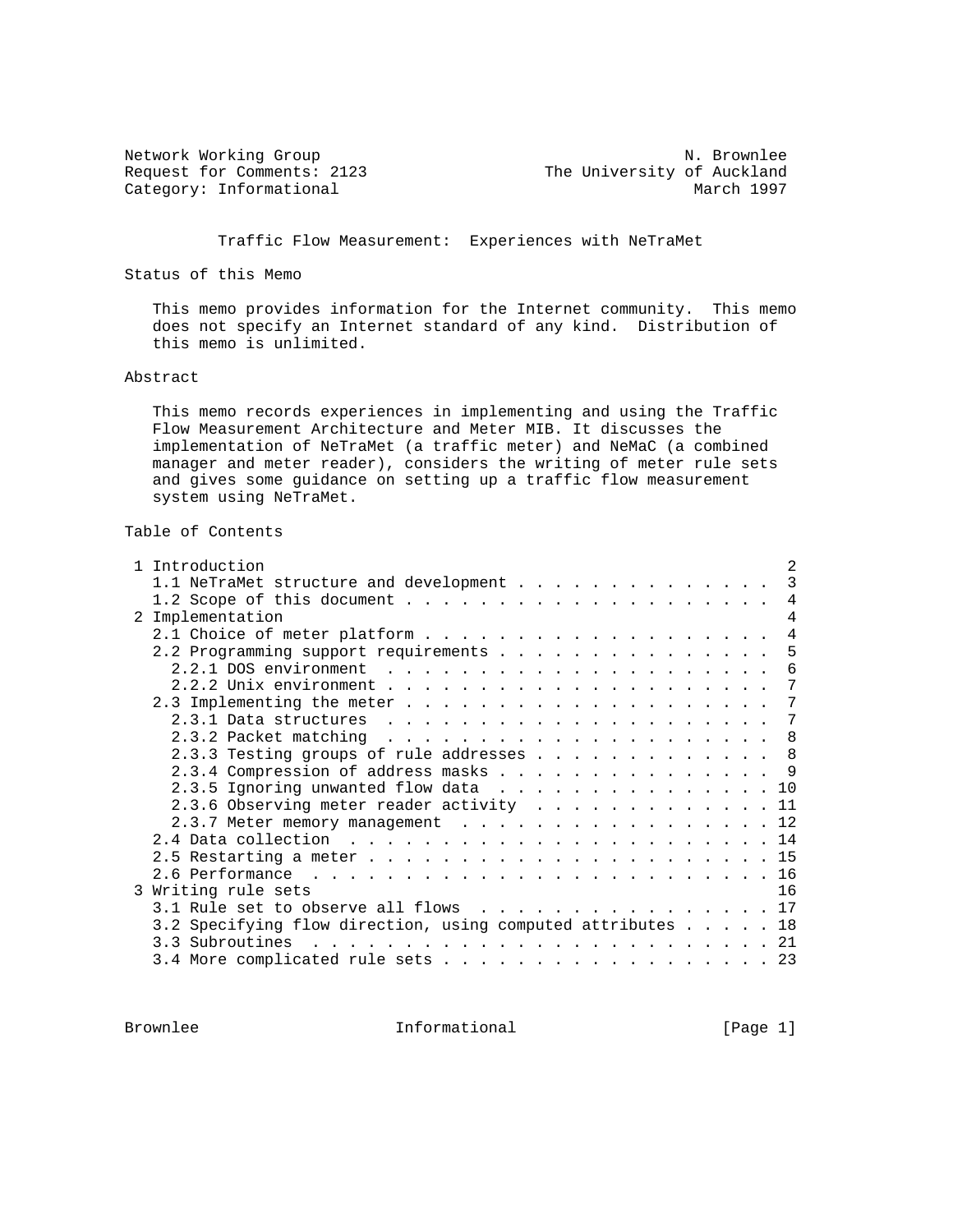| 4 Flow data files                               | 26 |
|-------------------------------------------------|----|
|                                                 |    |
| 4.2 Flow data file features 28                  |    |
| 4.3 Terminating and restarting meter reading 29 |    |
| 5 Analysis applications                         | 30 |
| 6 Using NeTraMet in a measurement system        | 31 |
| 6.1 Examples of NeTraMet in production use      | 31 |
| 7 Acknowledgments                               | 33 |
| 8 References                                    | 33 |
| 9 Security Considerations                       | 34 |
| 10 Author's Address                             | 34 |

#### 1 Introduction

 Early in 1992 my University needed to develop a system for recovering the costs of its Internet traffic. In March of that year I attended the Internet Accounting Working Group's session at the San Diego IETF, where I was delighted to find that the Group had produced a detailed architecture for measuring network traffic and were waiting for someone to try implementing it.

 During 1992 I produced a prototype measurement system, using balanced binary trees to store information about traffic flows. This work was reported at the Washington IETF in November 1992. The prototype performed well, but it made no attempt to recover memory from old flows, and the overheads in managing the balanced trees proved to be unacceptably high. I moved on to develop a production-quality system, this time using hash tables to index the flow information.

 This version was called NeTraMet (the Network Traffic Meter), and was released as free software in October 1993. Since then I have continued working on NeTraMet, producing new releases two or three times each year. NeTraMet is now in production use at many sites around the world. It is difficult to estimate the number of sites, but there is an active NeTraMet mailing list, which had about 130 subscribers in March 1996.

 Early in 1996 the Realtime Traffic Flow Measurement Working Group (RTFM) was chartered to move the Traffic Flow Measurement Architecture on to the IETF standards track. This document records traffic flow measurement experience gained through three years experience with NeTraMet.

Brownlee **Informational** Informational [Page 2]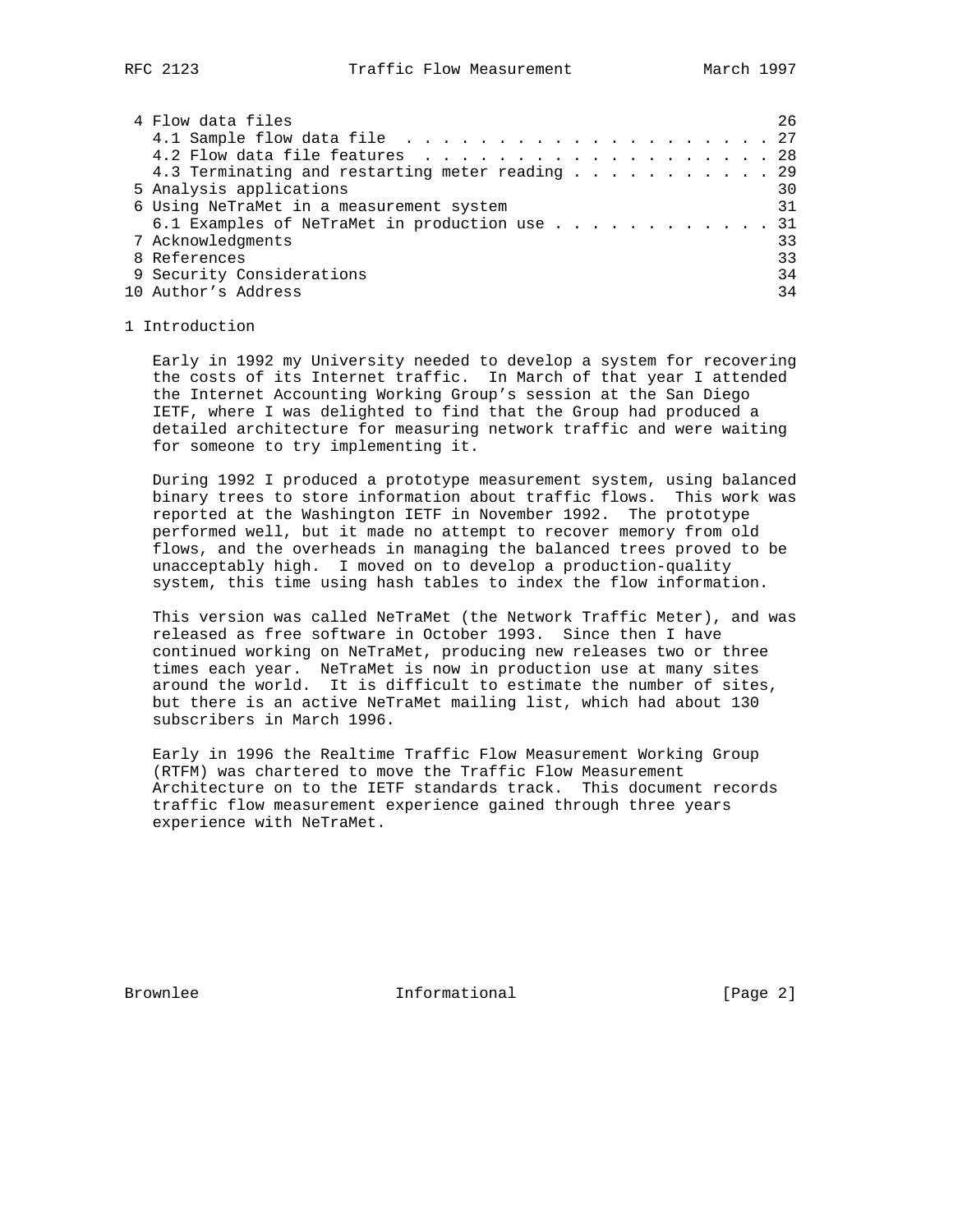#### 1.1 NeTraMet structure and development

The Traffic Flow Architecture document [1] describes four components:

- METERS, which are attached to the network at the points where it is desired to measure the traffic,
- METER READERS, which read data from meters and store it for later use,
- MANAGERS, which configure meters and control meter readers, and
- ANALYSIS APPLICATIONS, which process the data from meter readers so as to produce whatever reports are required.

 NeTraMet is a computer program which implements the Traffic Meter, stores the measured flow data in memory, and provides an SNMP agent so as to make it available to Meter Readers. The NeTraMet distribution files include NeMaC, which is a combined Manager and Meter Reader capable of managing an arbitrary number of meters, each of which may be using its own rule set, and having its flow data collected at its own specified intervals. The NeTraMet distribution also includes several rudimentary Analysis Applications, allowing users to produce simple plots from NeMaC's flow data files (fd\_filter and fd\_extract) and to monitor - in real time - the flows at a remote meter (nm\_rc and nifty).

 Since the first release the Traffic Meter MIB [2] has been both improved and simplified. Significant changes have included better ways to specify traffic flows (i.e. more actions and better control structures for the Packet Matching Engine), and computed attributes (class and kind). These changes have been prompted by operational requirements at sites using NeTraMet, and have been tested extensively in successive versions of NeTraMet.

 NeTraMet is widely used to collect usage data for Internet Service Providers. This is especially so in Australia and New Zealand, but there are also active users at sites around the world, for example in Canada, France, Germany and Poland.

 NeTraMet is very useful as a tool for understanding exactly where traffic is flowing in large networks. Since the Traffic Meters perform considerable data reduction (as specified by their rule sets) they significantly reduce the volume of data to be read by Meter Readers. This characteristic makes NeTraMet particularly effective for networks with many remote sites. An example of this (the Kawaihiko network) is briefly described below.

Brownlee Informational [Page 3]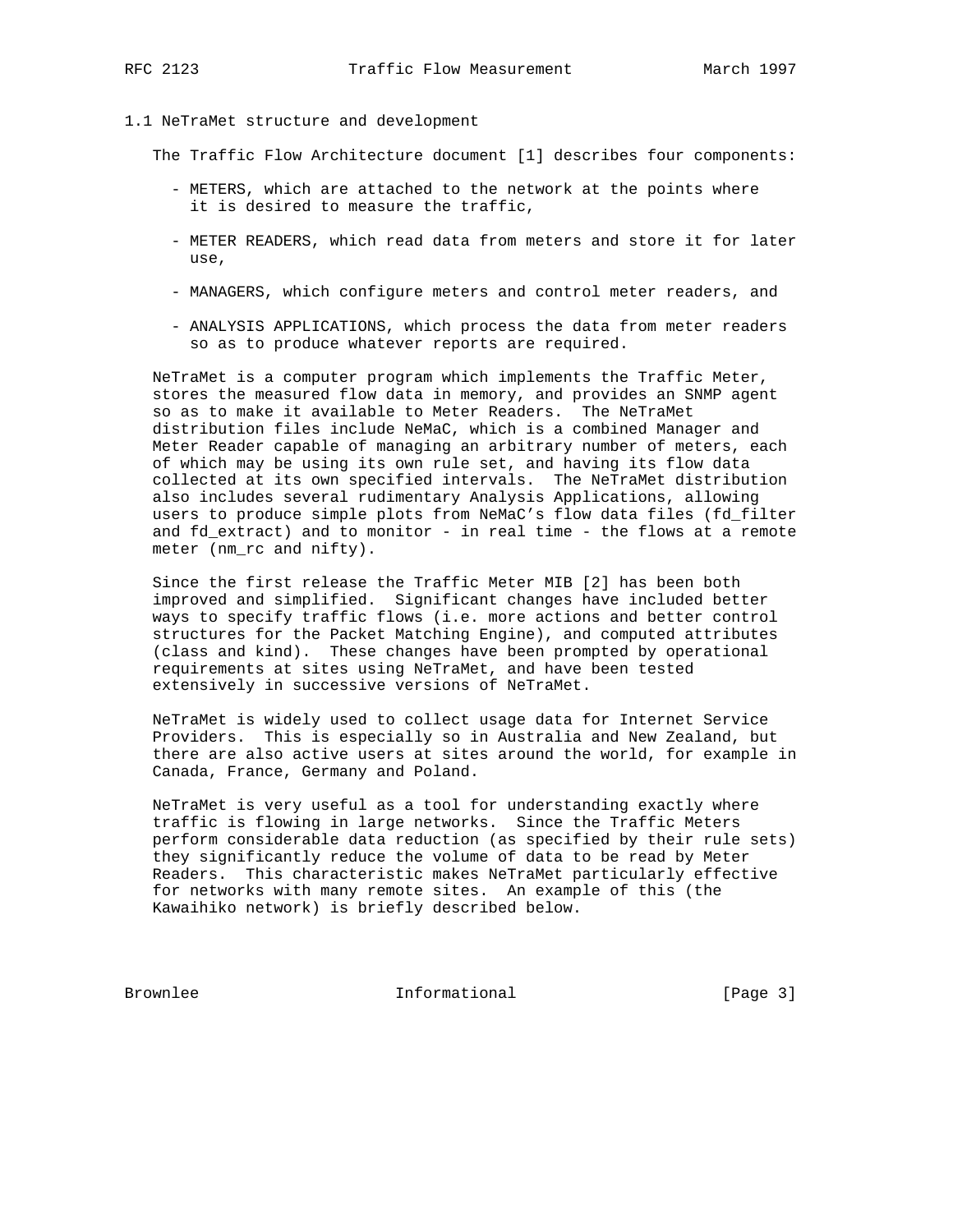As well as providing data for post-observation analysis, NeTraMet can be used for real-time network monitoring and trouble-shooting. The NeTraMet distribution includes 'nifty,' an X/Motif application which monitors traffic flows and attempts to highlight those which are 'interesting.'

1.2 Scope of this document

 This document presents the experience gained from three years work with the Traffic Flow Measurement Architecture. Its contents are grouped as follows

- Implementation issues for NeTraMet and NeMaC,
- How rule files work, and how to write them for particular purposes, and
- How to use NeTraMet and NeMaC for short-term and long-term flow measurement.
- 2 Implementation
- 2.1 Choice of meter platform

 As pointed out in the Architecture document [1], the goal of the Realtime Traffic Flow Measurement Working Group is to develop a standard for the Traffic Meter, with the goal of seeing it implemented in network devices such as hubs, switches and routers. Until the Architecture is well enough developed to allow this, it has sufficed to implement the meter as a program running on a general purpose computer system.

 The choice of computer system for NeTraMet was driven by the need to choose one which would be widely available within the Internet community. One strong possibility was a Unix system, since these are commonly used for a variety of network support and management tasks. For the initial implementation, however, Unix would have had some disadvantages:

- The wide variety of different Unix systems can increase the difficulties of software support.
- The cost of a Unix system as a meter is too high to allow users to run meters simultaneously at many points within their networks.

Brownlee **Informational** Informational [Page 4]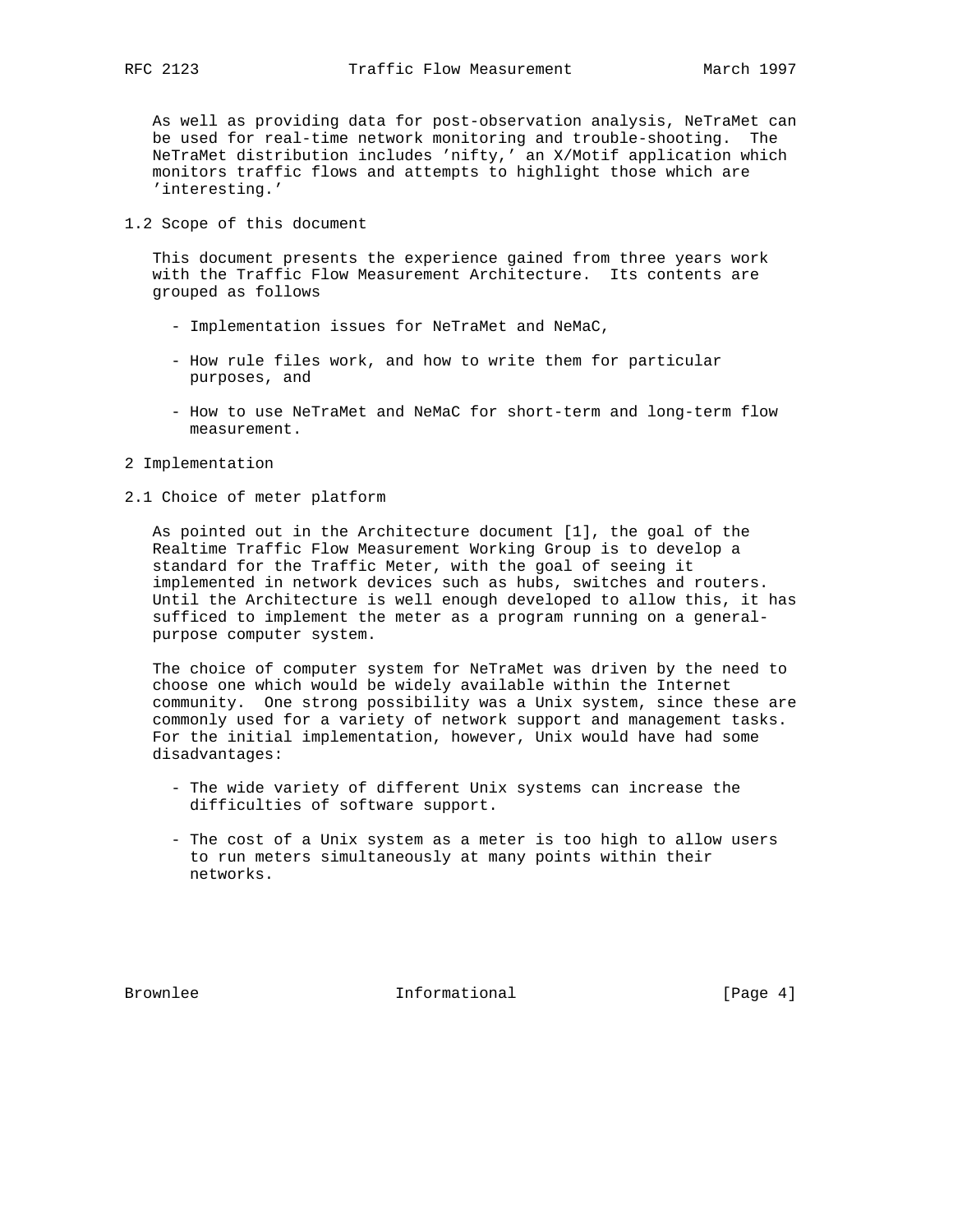Another factor in choosing the platform was system performance. When I first started implementing NeTraMet it was impossible to predict how much processing workload was needed for a viable meter. Similarly, I had no idea how much memory would be required for code or data. I therefore chose to implement NeTraMet on a DOS PC. This was because:

- It is a minimum system in all respects. If the meter works well on such a system, it can be implemented on almost any hardware (including routers, switches, etc.)
- It is an inexpensive system. Sites can easily afford to have many meters around their networks.
- It is a simple system, and one which I had complete control over. This allowed me to implement effective instrumentation to monitor the meter's performance, and to include a wide variety of performance optimisations in the code.

 Once the meter was running I needed a manager to download rule files to it. Since a single manager and meter reader can effectively support a large number of meters, a Unix environment for NeMaC was a natural choice. There are fewer software support problems for NeMaC than for NeTraMet since NeMaC has minimal support needs - it only needs to open a UDP socket to the SNMP port on each controlled meter.

 Early NeTraMet distributions contained only the PC meter and Unix manager. In later releases I ported NeTraMet (the meter) to Unix, and extended the control features of NeMaC (the combined manager and meter reader). I have also experimented with porting NeMaC to the DOS system. This is not difficult, but doesn't seem to be worth pursuing.

 The current version of NeTraMet is a production-quality traffic measurement system which has been in continuous use at the University of Auckland for nearly two years.

2.2 Programming support requirements

 To implement the Traffic Flow Meter I needed a programming environment providing good support for the following:

- observation of packet headers on the network;
- system timer with better than 10 ms resolution;
- IP (Internet Protocol), for communications with manager and meter reader;

Brownlee 10 Informational 100 Informational From The IPage 5]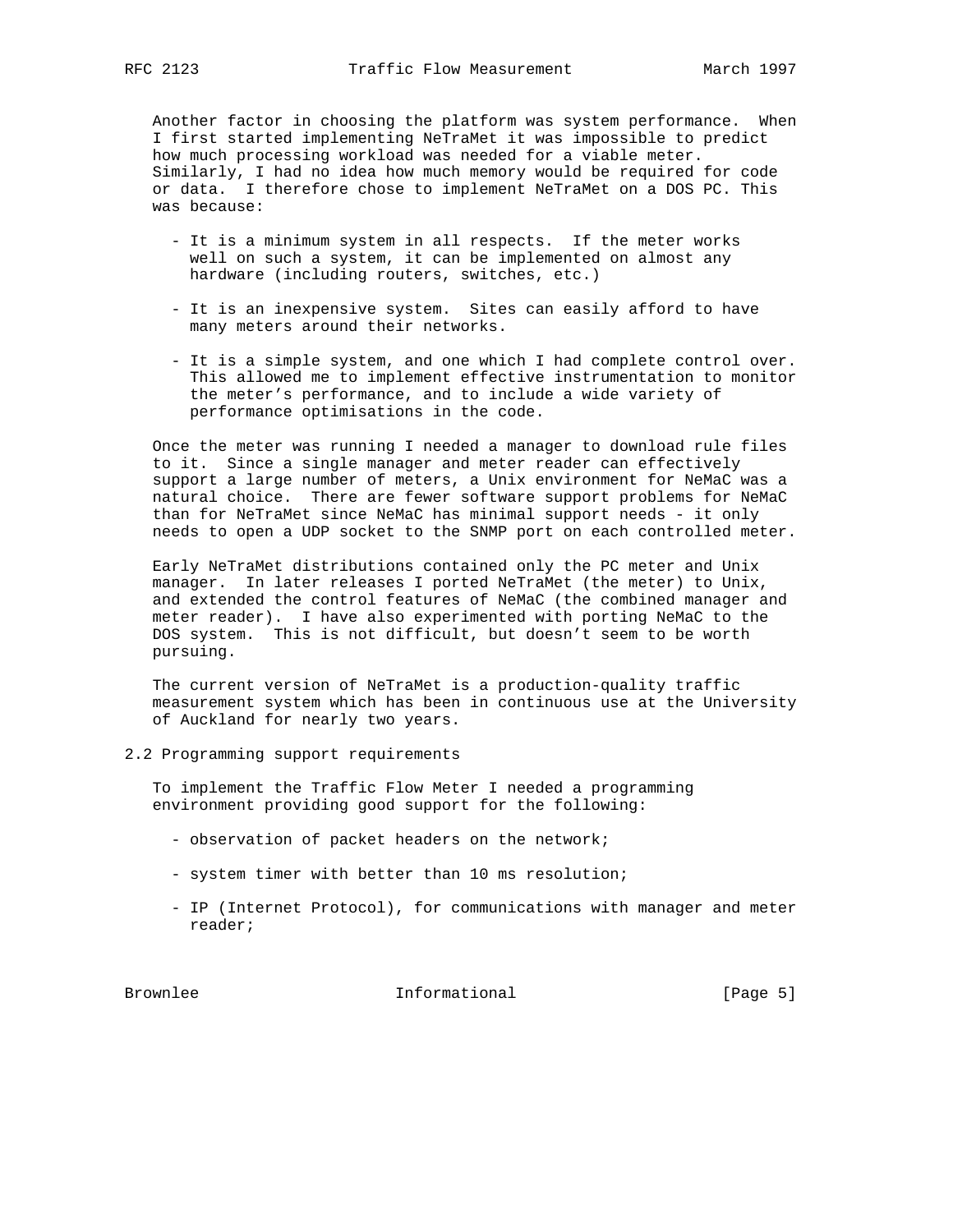- SNMP, for the agent implementing the Meter MIB.

#### 2.2.1 DOS environment

 For the PC I chose to use Ethernet as the physical network medium. This is simply an initial choice, being the medium used within the University of Auckland's data network. Interfaces for other media could easily be added as they are needed.

 In the PC environment a variety of 'generalised' network interfaces are available. I considered those available from companies such as Novell, DEC and Microsoft and decided against them, partly because they are proprietary, and partly because they did not appear to be particularly easy to use. Instead I chose the CRYNWR Packet Drivers [3] . These are available for a wide variety of interface cards and are simple and clearly documented. They support Ethernet's promiscuous mode, allowing one to observe headers for every passing packet in a straightforward manner. One disadvantage of the Packet Drivers is that it is harder to use them with newer user shells (such as Microsoft Windows), but this was irrelevant since I intended to run the meter as the only program on a dedicated machine.

 Timing on the PC presented a challenge since the BIOS timer routines only provide a clock tick about 18 times each second, which limits the available time resolution. Initially I made do with a timing resolution of one second for packets, since I believed that most flows existed for many seconds. In recent years it has become apparent that many flows have lifetimes well under a second. To measure them properly with the Traffic Flow Meter one needs times resolved to 10 millisecond intervals, this being the size of TimeTicks, the most common time unit within SNMP [4]. Since all the details of the original PC are readily available [5], it was not difficult to understand the underlying hardware. I have written PC timer routines for NeTraMet which read the hardware timer with 256 times the resolution of the DOS clock ticks, i.e. about 5 ticks per millisecond.

 There are many TCP/IP implementations available for DOS, but most of them are commercial software. Instead I chose Waterloo TCP [6], since this was available (including full source code) as public domain software. This was necessary since I needed to modify it to allow me to save incoming packet headers at the same time as forwarding packets destined for the meter to the IP handler routines. For SNMP I chose CMU SNMP [7], since again this was available (with full source code) as public domain software. This made it fairly simple to port it from Unix to the PC.

Brownlee **Informational** Informational [Page 6]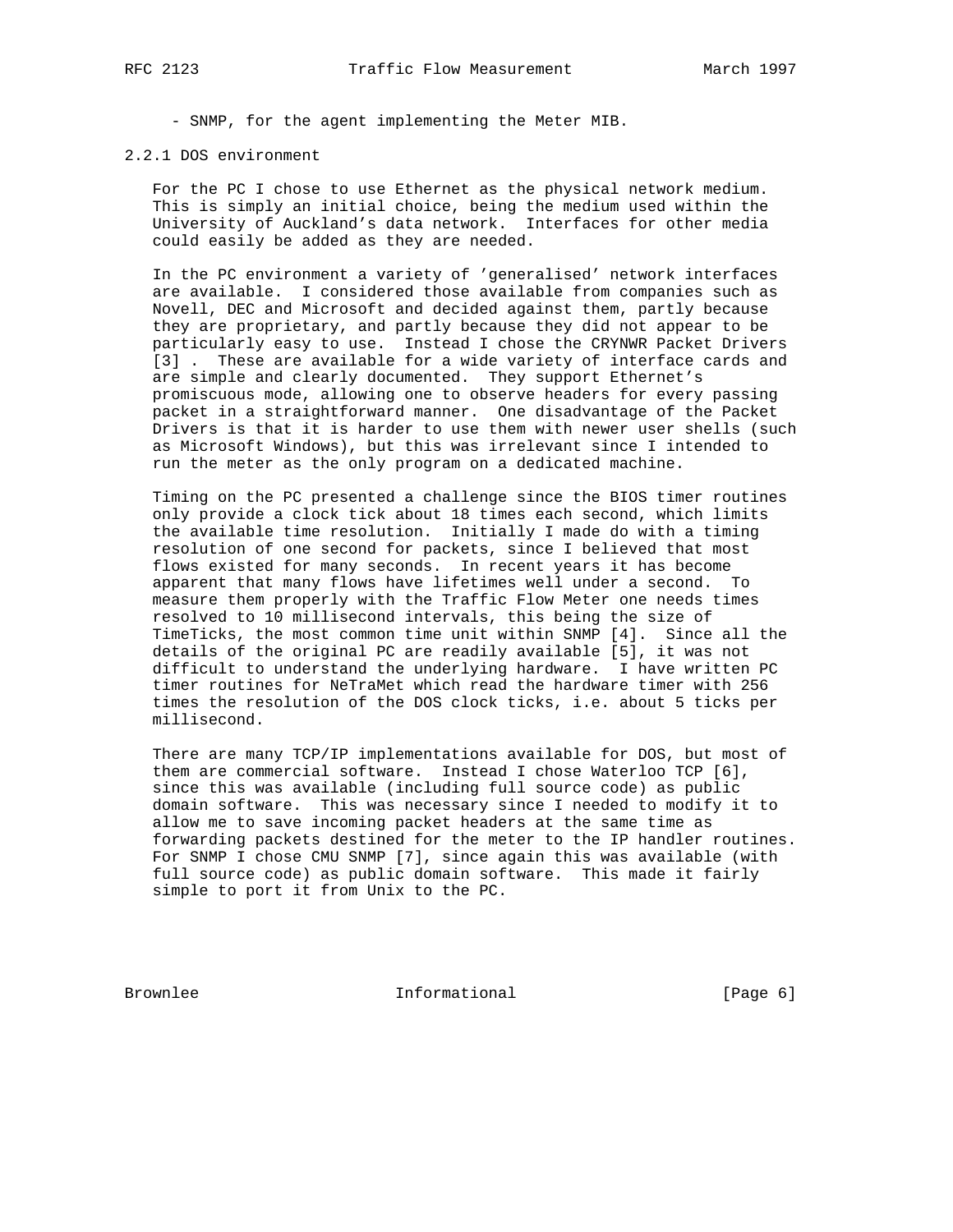Finally, for the NeTraMet development I used Borland's Turbo C and Turbo Assembler. Although many newer C programming environments are now available, I have been perfectly happy with Turbo C version 2 for the NeTraMet project!

# 2.2.2 Unix environment

 In implementing the Unix meter, the one obvious problem was 'how do I get access to packet headers?' Early versions of the Unix meter were implemented using various system-specific interfaces on a SunOS 4.2 system. Later versions use libpcap [8], which provides a portable method of obtaining access to packet headers on a wide range of Unix systems. I have verified that this works very well for ethernet interfaces on Solaris, SunOS, Irix, DEC Unix and Linux, and for FDDI interfaces on Solaris. libpcap provides timestamps for each packet header with resolution determined by the system clock, which is certainly better than 10 ms!

 All Unix systems provide TCP/IP capabilities, so that was not an issue. For SNMP I used CMU SNMP, exactly as on the PC.

2.3 Implementing the meter

 This section briefly discusses the data structures used by the meter, and the packet matching process. One very strong concern during the evolution of NeTraMet has been the need for the highest possible level of meter performance. A variety of interesting optimisations have been developed to achieve this; as discussed below. Another particular concern was the need for efficient and effective memory managent; this is discussed in detail below.

2.3.1 Data structures

 All the programs in NeTraMet, NeMaC and their supporting utility programs are written in C, partly because C and its run-time libraries provides good access to the underlying hardware, and partly because I have found it to be a highly portable language.

Brownlee **Informational** Informational [Page 7]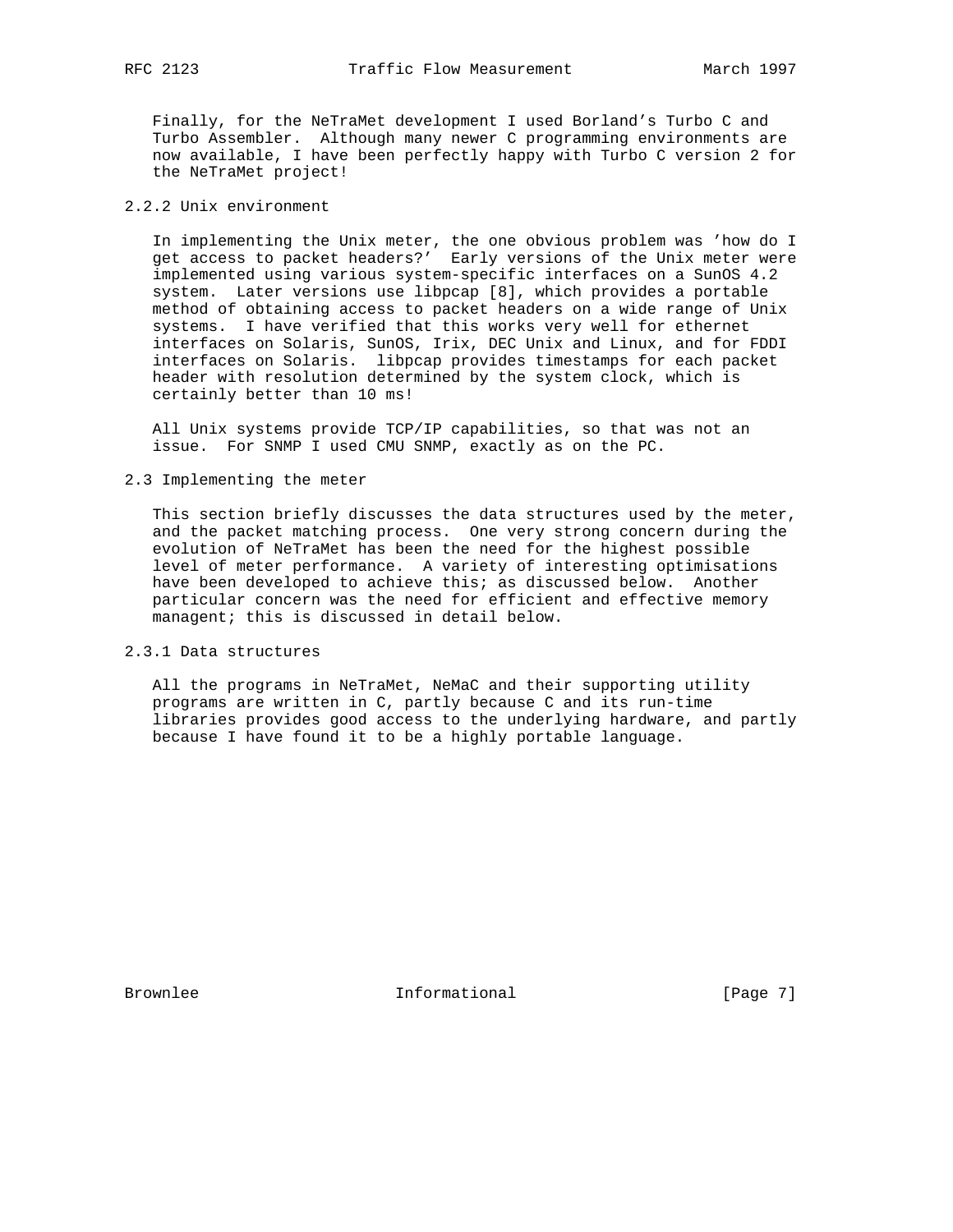The data for each flow is stored in a C structure. The structure includes all the flow's attribute values (including packet and byte counts), together with a link field which can be used to link flows into lists. NeTraMet assumes that Adjacent addresses are 802 MAC Addresses, which are all six bytes long. Similarly, Transport addresses are assumes to be two bytes long, which is the case for port numbers in IP. Peer addresses are normally four bytes or less in length. They may, however, be as long as 20 bytes (for CLNS). I have chosen to use a fixed Peer address size, defined at compile time, so as to avoid the complexity of having variable-sized flow structures.

 The flow table itself is an array of pointers to flow data structures, which allows indexed access to flows via their flow numbers. There is also a single large hash table, referred to in the Architecture document [1] as the flow table's 'search index'. Each hash value in the table points to a circular chain of flows. To find a flow one computes its hash value then searches that value's flow chain.

 The meter stores each rule in a C structure. All the rule components have fixed sizes, but address fields must be wide enough to hold any type of address - Adjacent, Peer or Transport. The rule address width is defined at compile time, in the same way as flow Peer addresses. Each rule set is implemented as an array of pointers to rule data structures, and the rule table is an array of pointers to the rule sets. The size of each rule set is specified by NeMaC (before it begins downloading the rule set), but the maximum number of rule sets is defined at compile time.

## 2.3.2 Packet matching

 Packet matching is carried out in NeTraMet exactly as described in the Architecture document [1]. Each incoming packet header is analysed so as to determine its attribute values. These values are stored in a structure which is passed to the Packet Matching Engine. To facilitate matching with source and destination reversed this structure contains two substructures, one containing the source Adjacent, Peer and Transport address values, the other containing the destination address values.

2.3.3 Testing groups of rule addresses

 As described in the Architecture [1] each rule's address will usually be tested, i.e. ANDed with the rule's mask and compared with the rule's value. If the comparison fails, the next rule in sequence is executed. This allows one to write rule sets which use a group of rules to test an incoming packet to see whether one of its addresses

Brownlee Informational [Page 8]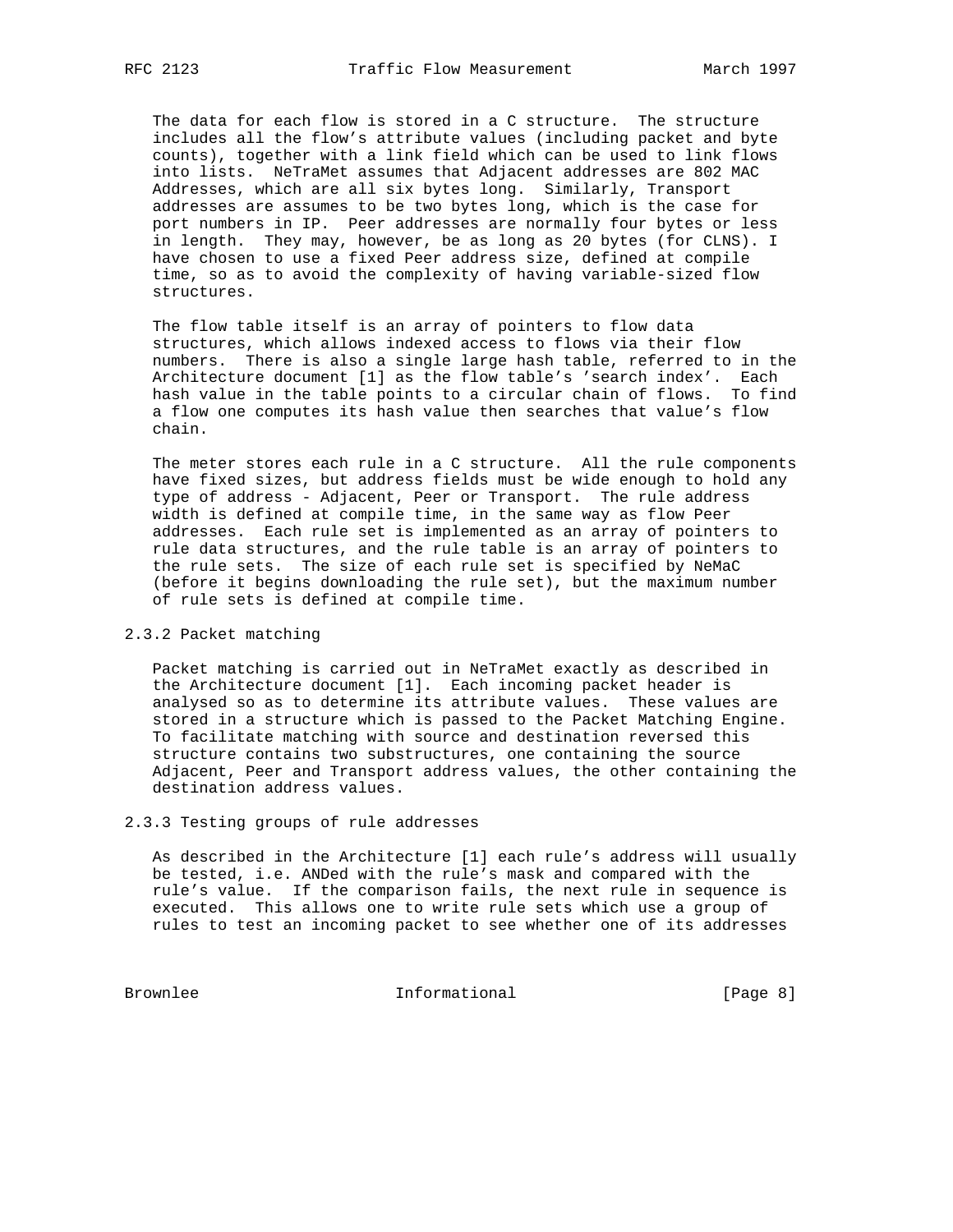- e.g. its SourcePeerAddress - is one of a set of specified IP addresses. Such groups of related rules can grow quite large, containing hundreds of rules. It was clear that sequential execution of such groups of rules would be slow, and that something better was essential.

 The optimisation implemented in NeTraMet is to find groups of rules which test the same attribute with the same mask, and convert them into a single hashed search of their values. The overhead of setting up hash tables (one for each group) is incurred once, just before the meter starts running a new rule set. When a 'group' test is to be performed, the meter ANDs the incoming attribute value, computes a hash value from it, and uses this to search the group's hash table. Early tests showed that the rule hash chains were usually very short, usually having only one or two members. The effect is to reduce large sequences of tests to a hash computation and lookup, with a very small number of compares; in short this is an essential optimisation for any traffic meter!

 There is, of course, overhead associated with performing the hashed compare. NeTraMet handles this by having a minimum group size defined at compile time. If the group is too small it is not combined into a hashed group.

 In early versions of NeTraMet I did not allow Gotos into a hashed group of rules, which proved to be an unnecessarily conservative position. NeTraMet stores each group's hash table in a separate memory area, and keeps a pointer to the hash table in the first rule of the group. (The rules data structure has an extra component to hold this hash table pointer). Rules within the group don't have hash table pointers; when they are executed as the target of a Goto rule they behave as ordinary rules, i.e. their tests are performed normally.

#### 2.3.4 Compression of address masks

 When the Packet Matching Engine has decided that an incoming packet belongs to a flow which is to be measured, it searches the flow table to determine whether or not the flow is already present. It does this by computing a hash from the packet and using it for access to the flow table's search index.

 When designing a hash table, one normally assumes that the objects in the table have a constant size. For NeTraMet's flow table this would mean that each flow would contain a value for every attribute. This, however, is not the case, since only those attribute values 'pushed' by rules during packet matching are stored for a flow.

Brownlee Informational [Page 9]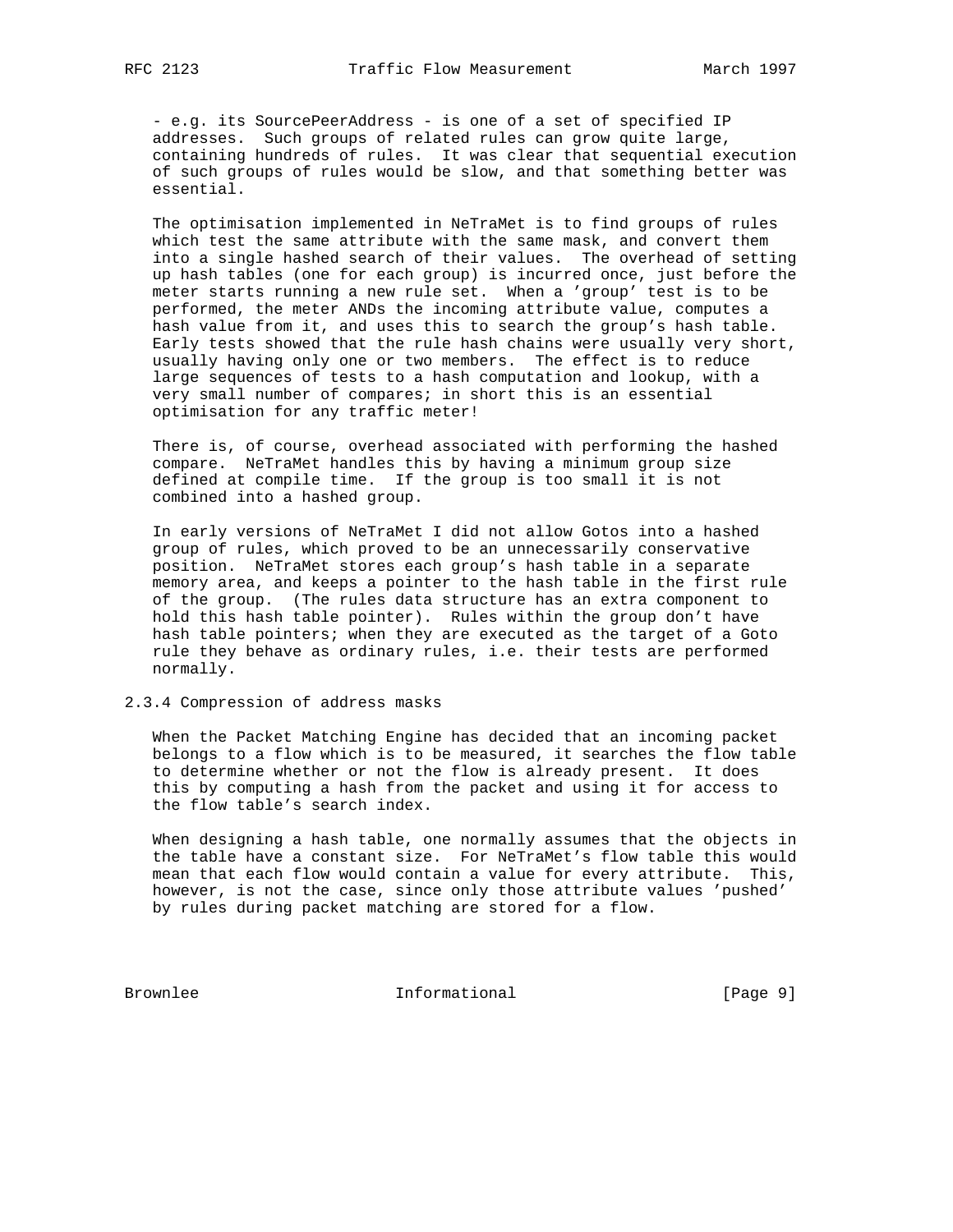To demonstrate this problem , let us assume that every flow in the table contains a value for only one attribute, SourcePeerAddress, and that the rule set decides whether flows belong to a specified list of IP networks, in which case only their network numbers are pushed. The rules perform this test using a variety of masks, since the network number allocations range from 16 to 24 bits in width. In searching the flow table, the meter must distinguish between zeroes in the address and 'don't care' bits which had been ANDed out. To achieve this it must store SourcePeerMask values in the flow table as well as the ANDed SourcePeerAddress values.

 In early versions of NeTraMet this problem was side-stepped by using multiple hash tables and relying on the user to write rules which used the same set of attributes and masks for all the flows in each table. This was effective, but clumsy and difficult to explain. Later versions changed to using a single hash table, and storing the mask values for all the address attributes in each flow.

 The current version of the meter stores the address masks in compressed form. After examining a large number of rule sets I realised that although a rule set may have many rules, it usually has a very small number of address masks. It is a simple matter to build a table of address masks, and store an index to this 'mask table' instead of a complete mask. NeTraMet's maximum number of masks is defined at compile time, up to a maximum of 256. This allows me to use a single byte for each mask in the flow data structure, significantly reducing the structure's size. As well as this size reduction, two masks can be compared by comparing their indices in the mask table, i.e. it reduces to a single-byte comparison. Overall, using a mask table seems to provide useful improvements in storage efficiency and execution speed.

2.3.5 Ignoring unwanted flow data

 As described in the Architecture document [1], every incoming packet is tested against the current rule set by the Packet Matching Engine. This section explains my efforts to improve NeTraMet performance on the PC by reducing the amount of processing required by each incoming packet.

 On the PC each incoming packet causes an interrupt, which NeTraMet must process so as to collect information about the packet. In early versions I used a ring buffer with 512 slots for packet headers, and simply copied each packet's first 64 bytes into the next free slot. The packet headers were later taken from the buffer, attribute values were extracted from them, and the resulting 'incoming attribute values' records were passed to the Packet Matching Engine.

Brownlee Informational [Page 10]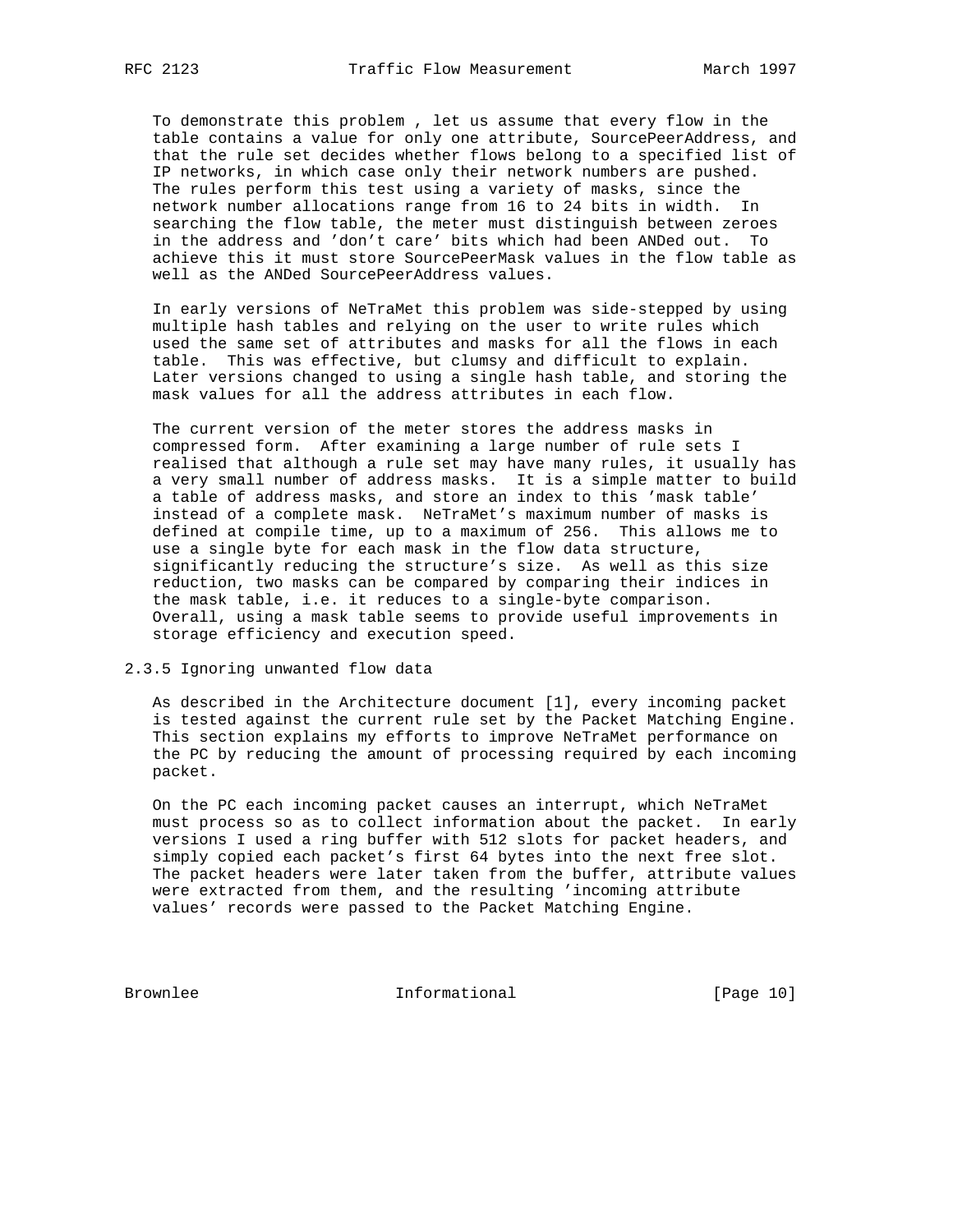I modified the interrupt handling code to extract the attribute values and store them in a 'buffer slot.' This reduced the amount of storage required in each slot, allowing more space for storing flows. It did increase slightly the amount of processing done for each packet interrupt, but this has not caused any problems.

 In later versions I realised that if one is only interested in measuring IP packets, there is no point in storing (and later processing) Novell or EtherTalk packets! It is a simple matter for the meter to inspect a rule set and determine which Peer types are of interest. If there are PushRule rules which test SourcePeerType (or DestPeerType), they specify which types are of interest. If there are no such rules, every packet type is of interest. The PC NeTraMet has a set of Boolean variables, one for each protocol it can handle. The values of these 'protocol' variables are determined when the meter begins running a new rule set. For each incoming packet, the interrupt handler determines the Peer type. If the protocol is not of interest, no further processing is done - the packet is simply ignored. In a similar manner, if Adjacent addresses are never tested there is no point in copying them into the packet buffer slot.

 The overall effect of these optimisations is most noticeable for rule files which measure IP flows on a network segment which also carries a lot of traffic for other network protocols; this situation is common on multiprotocol Local Area networks. On the Unix version of NeTraMet the Operating System does all the packet interrupt processing, and libpcap [8] delivers packet headers directly to NeTraMet. The 'protocol' and 'adjacent address' optimisations are still performed, at the point when NeTraMet receives the packet headers from libpcap.

2.3.6 Observing meter reader activity

 The Architecture document [1] explains that a flow data record must be held in the meter until its data has been read by a meter reader. A meter must therefore have a reliable way of deciding when flow data has been read. The problem is complicated by the fact that there may be more than one meter reader, and that meter readers collect their data asynchronously.

Brownlee **Informational** Informational [Page 11]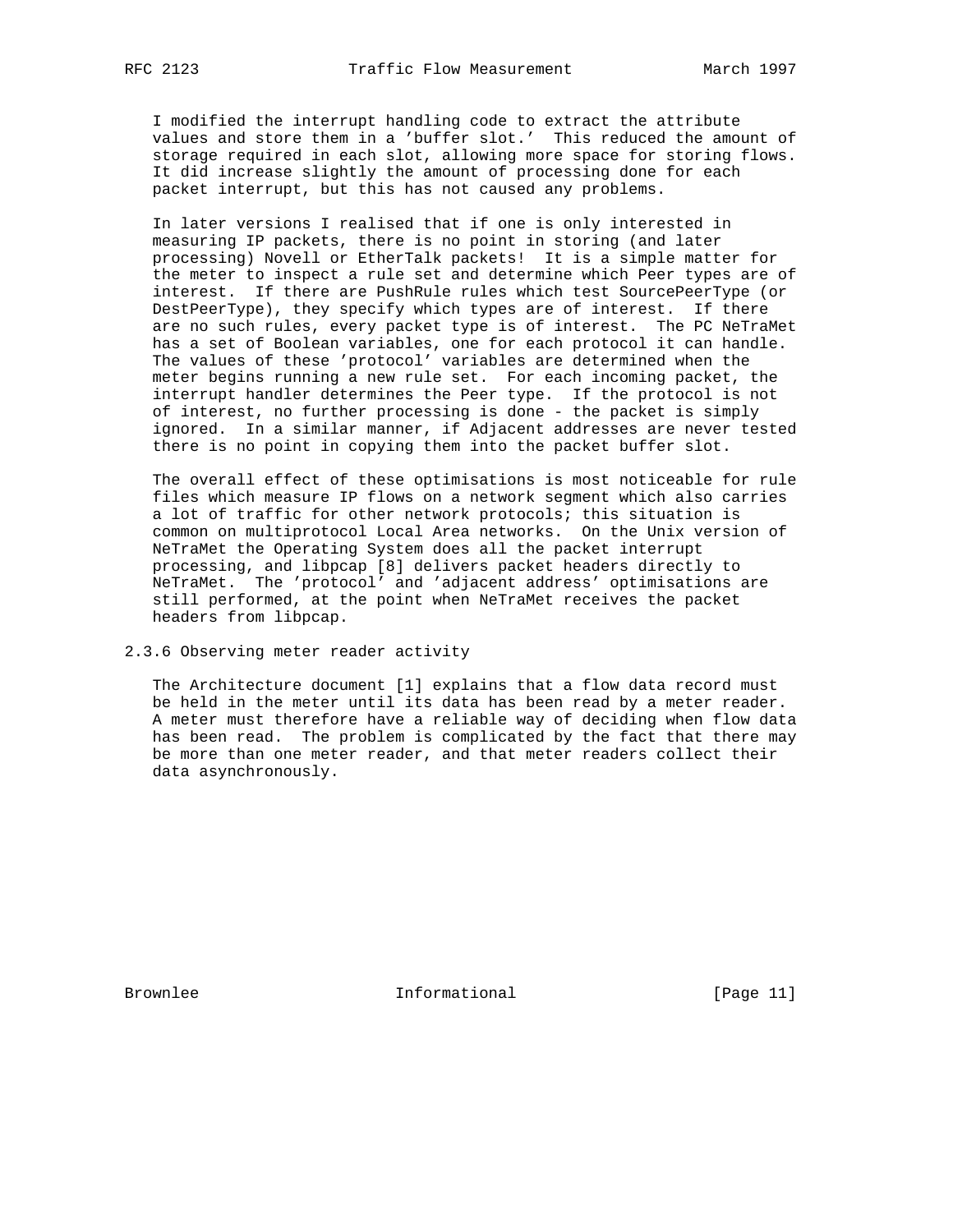Early versions of NeTraMet solved this problem by having a single MIB variable which a meter reader could set to indicate that it was beginning a data collection. In response to such an SNMP SET request, NeTraMet would update its 'collectors' table. This had an entry for each meter reader, and variables recording the start time for the last two collections. The most recent collection might still be in progress, but its start time provides a safe estimate of the time when the one before it actually finished. Space used for flows which have been idle since the penultimate collection started can be recovered by the meter's garbage collector, as described below.

 The Meter MIB [2] specifies a more general table of meter reader information. A meter reader wishing to collect data from a meter must inform the meter of its intention by creating a row in the table, then setting a LastTime variable in that row to indicate the start of a collection. The meter handles such a SET request exactly as described above. If there are multiple meter readers the meter can easily find the earliest time any of them started its penultimate collection, and may recover flows idle since then. Should a meter reader fail, NeTraMet will eventually time out its entry in the meter reader info table, and delete it. This avoids a situation where the meter can't recover flows until they have been collected by several meter readers, one of which has failed.

2.3.7 Meter memory management

 In principle, the size of the flow table (i.e. the maximum number of flows) could be changed dynamically. This would involve allocating space for the flow table's new pointer array and copying the old pointers into it. NeTraMet does not implement this. Instead the maximum number of flows is set from the command line when it starts execution. If no maximum is specified, a compile-time default number is used.

 Memory for flow data structures (i.e. 'flows') is allocated dynamically. NeTraMet requests the C run-time system for blocks of several hundred flows, and links them into a free list. When a new flow is needed NeTraMet gets memory space from the free list, then searches the flow table's pointer array for an unused flow pointer. In practice a 'last-allocated' index is used to point to the flow table, so a simple linear search suffices. The flow index is saved in the flow's data record, and its other attribute values are set to zero.

Brownlee **Informational** Informational [Page 12]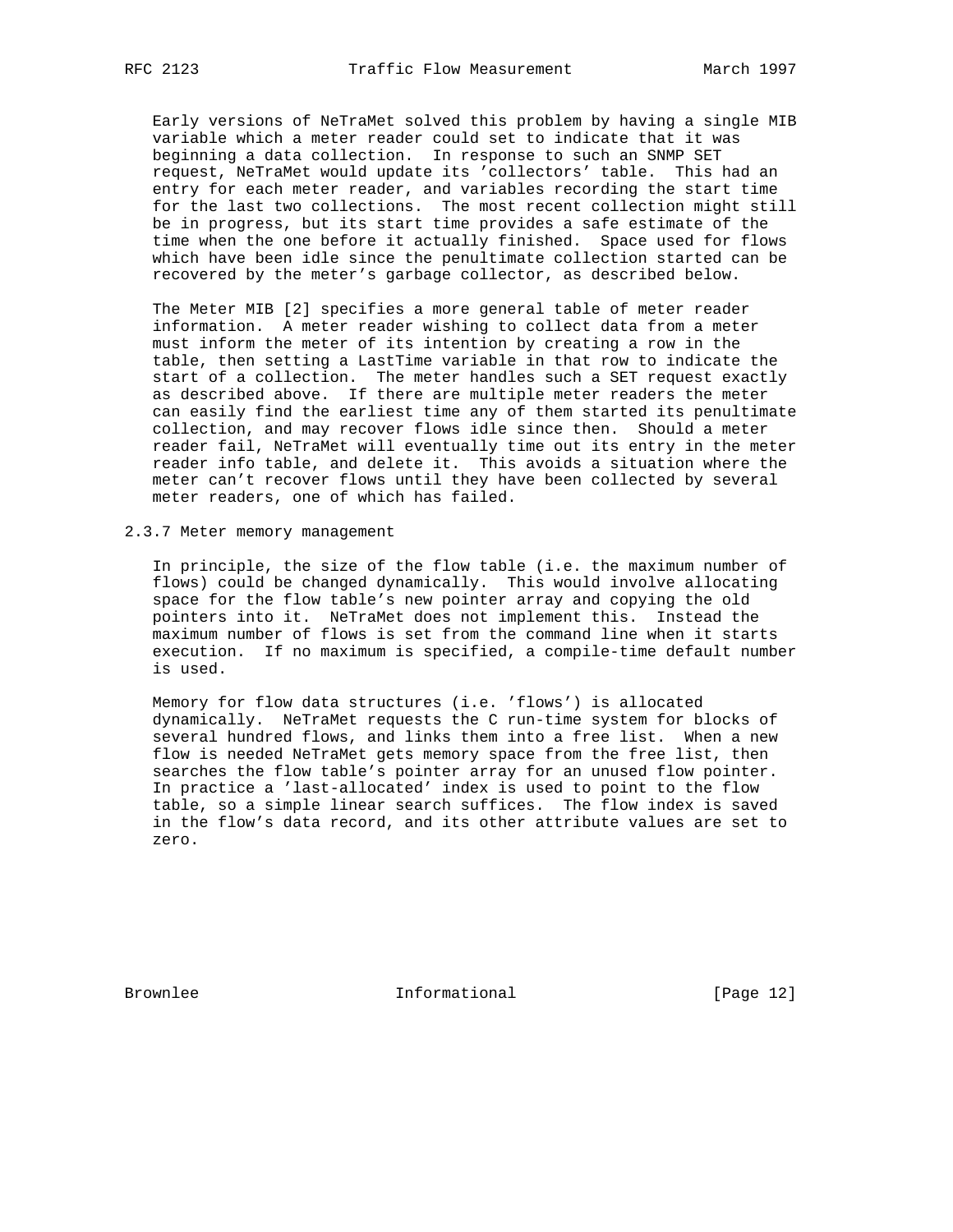To release a flow data record it must first be removed from any hash list it is part of - this is straightforward since those lists are circular. The flow's entry in the flow table pointer array is then set to zero (NULL pointer), and its space is returned to the free list.

 Once a flow data record is created it could continue to exist indefinitely. In time, however, the meter would run out of space. To deal with this problem NeTraMet uses an incremental garbage collector to reclaim memory.

 At regular intervals specified by a 'GarbageCollectInterval' variable the garbage collector procedure is invoked. This searches through the flow table looking for flows which might be recovered. To control the resources consumed by garbage collection there are limits on the number of in-use and idle flows which the garbage collector may inspect these are set either when NeTraMet is started (as options on the command line) or dynamically by NeMaC (using variables in an Enterprise MIB for NeTraMet)

 To decide whether a flow can be recovered, the garbage collector considers how long it has been idle (no packets in either direction), and when its data was last collected. If it has been collected by all known meter readers since its LastTime, its memory may be recovered. This alogrithm is implemented using a variable called 'GarbageCollectTime,' which normally contains the meter's UpTime when the penultimate collection (i.e. the one before last) was started. See the section on observing meter reader activity (above) for more details.

 Should flows not be collected often enough the meter could run out of space. NeTraMet attempts to prevent this by having a low-priority background process check the percentage of flows active and compare it with the HighWaterMark MIB variable. If the percentage of active flows is greater than the high-water mark, 'GarbageCollectTime' is incremented by the current value of the InactivityTimeout MIB variable.

 The Meter MIB [2] specifies that a meter should switch to using a 'standby' rule set if the percentage of active flows rises above HighWaterMark. In using NeTraMet to measure traffic flows to and from the University of Auckland it has not been difficult to create standby rules which are very similar to the 'production' rule file, differing only in that they push much less information about flows. This has, on several occasions, allowed the meter to continue running for one or two days after the meter reader failed. When the meter reader restarted, it was able to collect all the accumulated flow data!

Brownlee Informational [Page 13]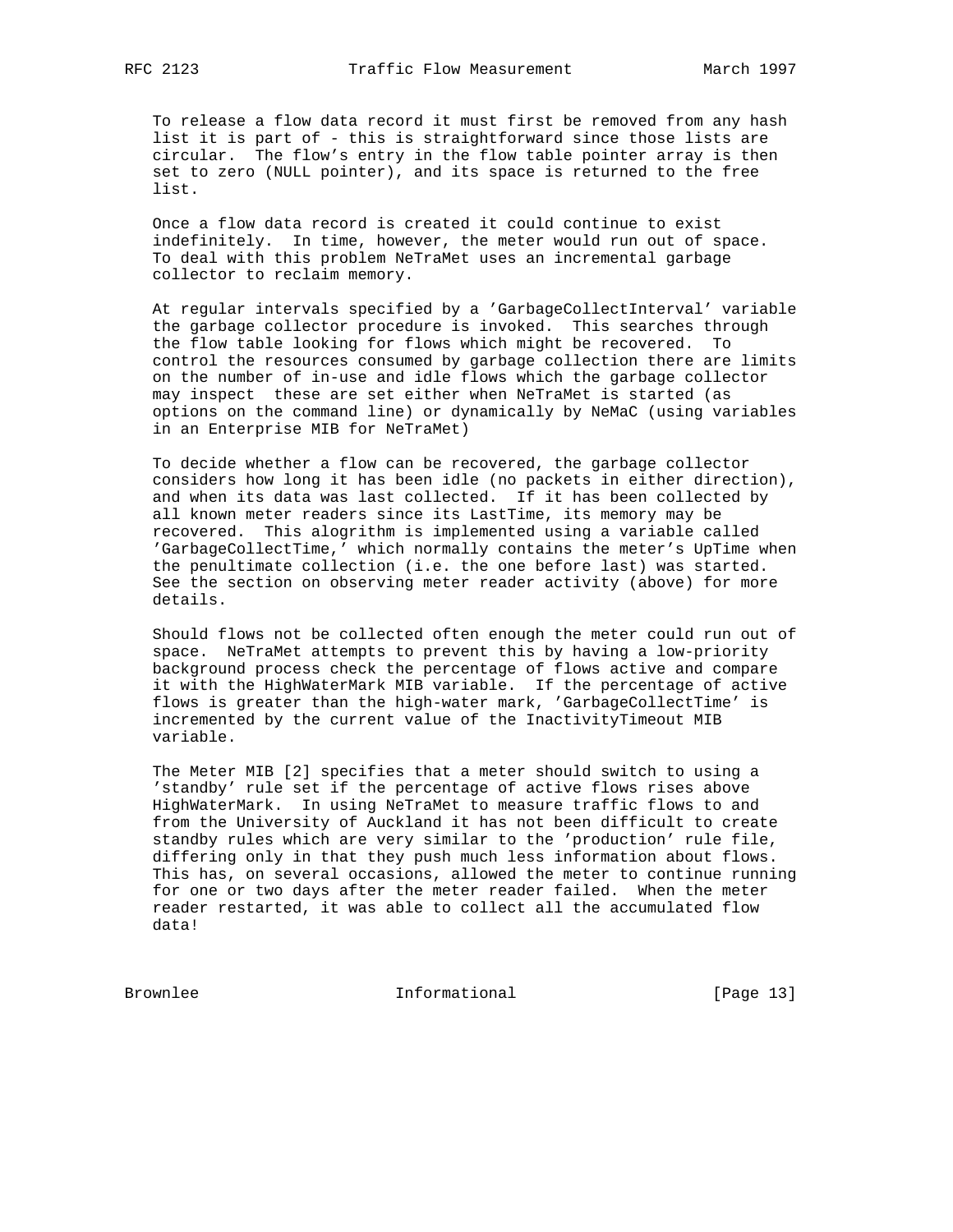The MIB also specifies that the meter should take some action when the active flow percentage rises above its FloodMark value. If this were not done, the meter could spend a rapidly increasing proportion of its time garbage collecting, to the point where its ability to respond to requests from its manager would be compromised. NeTraMet switches to the default rule set when its FloodMark is reached.

 A potentially large number of new flows may be created when the meter switches to a standby rule set. It is important to set a HighWaterMark so as to allow enough flow table space for this. In practice, a HighWaterMark of 65% and a FloodMark of 95% seem to work well.

2.4 Data collection

 As explained above, a meter reader wishing to collect flows begins each collection by setting the LastTime variable in its ReaderInfoTable row, then works its way through the flow table collecting data. A number of algorithms can be used to examine the flow table; these are presented below.

 The simplest approach is a linear scan of the table, reading the LastTime variable for each row. If the read fails the row is inactive. If it succeeds, it is of interest if its LastTime value is greater than the time of the last collection. Although this method is simple it is also rather slow, requiring an SNMP GET request for every possible flow; this renders it impractical.

 Early versions of NeTraMet used two 'windows' into the flow table to find flows which were of interest. Both windows were SNMP tables, indexed by a variable which specified a time. A succession of GETNEXT requests on one of these windows allowed NeMaC (the meter reader) to find the flow indices for all flows which had been active since the specified time. The two windows were the ActivityTime window (which located active flows), and the CreateTime window (which located new flows). Knowing the index of an active flow, the meter reader can GET the values for all the attributes of interest. NeMaC allows the user to specify which these are, rather than simply read all the attributes.

 Having the two windows allowed NeMaC to read attributes which remain constant - such as the flow's address attributes - when the flow is created, but to only read attributes which change with time - such as its packet and byte counts - during later collections. Experience has shown, however, that many flows have rather short lifetimes; one effect of this is that the improved efficiency of using two windows does not result in any worthwhile improvement in collection performance.

Brownlee Informational [Page 14]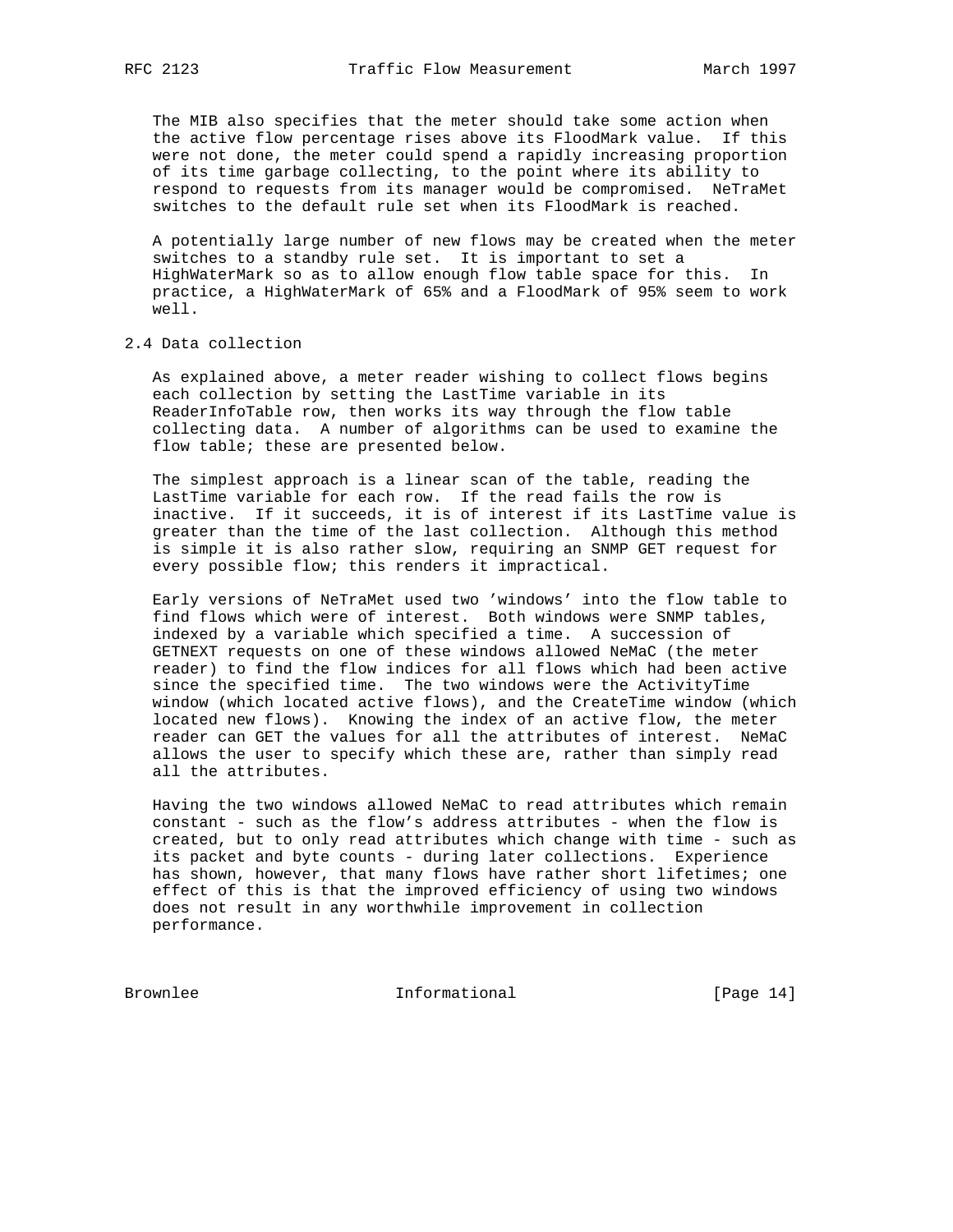The current version of the Meter MIB [2] uses a TimeFilter variable in the flow table entries. This can be used with GETNEXT requests to find all flows which have been active since a specified time directly, without requiring the extra 'window' SNMP variables. It can be combined with SNMPv2's GETBULK request to further reduce the number of SNMP packets needed for each collection; I have yet to implement this in NeTraMet.

 A disadvantage of using SNMP to collect data from the meter is that SNMP packets impose a high overhead. For example, if we wish to read an Integer32 variable (four bytes of data), it will be returned with its object identifier, type and length, i.e. at least ten bytes of superfluous data. One way to reduce this overhead is to use an Opaque object to return a collection of data. NeTraMet uses this approach to retrieve 'column activity data' from the meter, as follows.

 Each packet of column activity data contains data values for a specified attribute, and each value is preceded by its flow number. The flow table can be regarded as a two-dimensional array, with a column for each flow attribute. Column activity data objects allow the meter reader to read columns of the flow table, so as to collect only those attributes specified by the user. The actual implementation is complicated by the fact that since the flow table is read column by column, rows can become active after the first column has been read. NeMaC reads the widest columns (those with greatest size in bytes, e.g. PeerAddress) first, and ignores any rows which appear in later columns. Newly active rows will, of course, be read in the next collection.

 Using Opaque objects in this way dramatically reduces the number of SNMP packets required to read a meter. This has proved worthwhile in situations where the number of flows is large (for example on busy LANs), and where the meter(s) are physically dispersed over slow WAN links. It has the disadvantage that general-purpose MIB browsers cannot understand the column activity variables, but this seems a small price to pay for the improved data collection performance.

2.5 Restarting a meter

 If a meter fails, for example because of a power failure, it will restart and begin running rule set 1, the default rule set which is built into the meter. Its manager must recognise that this has happened, and respond with some suitable action.

 NeMaC allows the user to specify a 'keepalive' interval. After every such interval NeMaC reads the meter's sysUptime and compares it with the last sysUptime. If the new sysUptime is less than the last one,

Brownlee Informational [Page 15]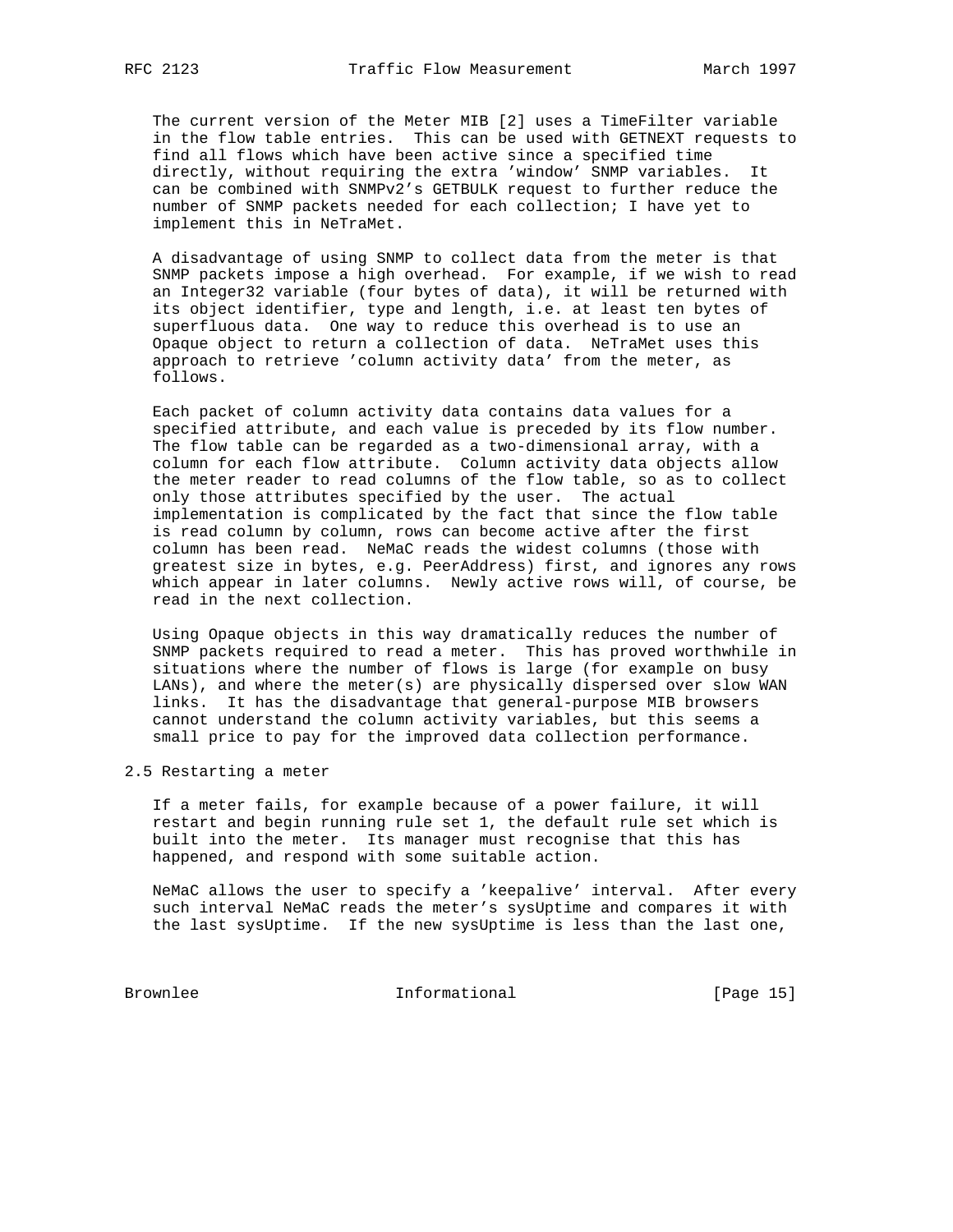NeMaC decides that the meter has restarted. It downloads the meter's backup rule set and production rule set, then requests the meter to start running the production rule set. In normal use we use a keepalive interval of five minutes and a collection interval of 15 minutes. If a meter restarts, we lose up to five minutes data before the rules sets are downloaded.

 Having the meter run the default rule set on startup is part of the Traffic Flow Measurement Architecture [1], in keeping with the notion that meters are very simple devices which do not have disk storage. Since disks are now very cheap, it may be worth considering whether the architecture should allow a meter to save its configuration (including rule sets) on disk.

#### 2.6 Performance

 The PC version of the meter, NeTraMet, continually measures how much processor time is being used. Whenever there is no incoming packet data to process, 'dummy' packets are generated and placed in the input buffer. These packets are processed normally by the Packet Matching Engine; they have a PeerType of 'dummy.' The numbers of dummy and normal packets are counted by the meter; their ratio is used as an estimate of the processor time which is 'idle,' i.e. not being used to process incoming packets. The Unix version is intended to run as a process in a multiprocessing system, so it cannot busy wait in this way.

 The meter also collects several other performance measures; these can be displayed on the meter console in response to keyboard requests.

 The PC meter can be used with a 10 MHz 286 machine, on which it can handle a steady load of about 750 packets per second. On a 25 MHz 386SX it will handle about 1250 packets per second. Users have reported that a 40 MHz 486 can handle peaks of about 3,000 packets per second without packet loss. The Unix meter has been tested metering traffic on a (lightly loaded) FDDI interface; it uses about one percent of the processor time on a SPARC 10 system running Solaris.

## 3 Writing rule sets

 The Traffic Meter provides a versatile device for measuring a user specified set of traffic flows, and performing useful data reduction on them. This data reduction capability not only minimises the volume of data to be collected by meter readers, but also simplifies the later processing of traffic flow data.

Brownlee Informational [Page 16]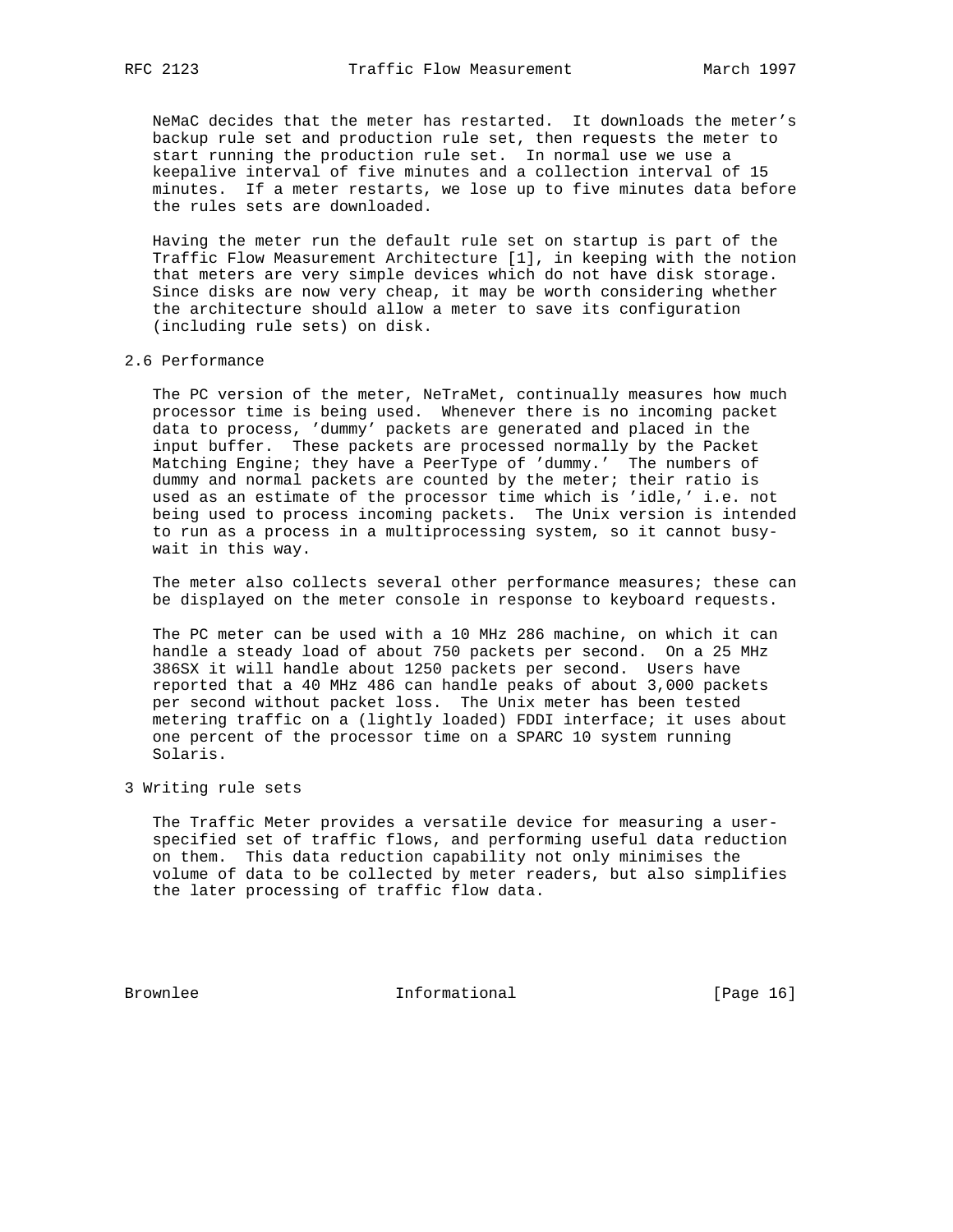The flows of interest, and the processing to be performed, are specified in a 'rule set' which is downloaded to the meter (NeTraMet) by the manager (NeMaC). This section explains what is involved in writing rule sets.

 NeTraMet is limited to metering packets observed on a network segment. This means that for all the observed flows, Source and Dest Type attributes (e.g. SourcePeerType and DestPeerType) have the same value.

 The NeTraMet implementation uses single variables in its flow data structure for AdjacentType, SourceType and TransType. Nonetheless, the rule sets discussed below push values for both Source and Dest Type attributes; this make sure that packet matching works properly with the directions reversed, even for a meter which allows Source and Dest Type values to be different.

3.1 Rule set to observe all flows

 NeMaC reads rule sets from text files which contain the rules, the set number which the meter (and meter reader) will identify them by, and a 'format,' i.e. a list specifying which attributes the meter reader should collect and write to the flow data file. The # character indicates the start of a comment; NeMaC ignores the rest of the line.

```
 SET 2
     #
     RULES
     #
     SourcePeerType & 255 = Dummy: Ignore, 0;
     Null \& 0 = 0: GotoAct, Next;
     #
SourcePeerType & 255 = 0: PushPkttoAct, Next;
DestPeerType \& 255 \qquad \qquad = 0: \text{PushPkttoAct}, \text{Next}; SourcePeerAddress & 255.255.255.255 = 0: PushPkttoAct, Next;
 DestPeerAddress & 255.255.255.255 = 0: PushPkttoAct, Next;
SourceTransType & 255 = 0: PushPkttoAct, Next;
\text{DestTransType} & 255 = 0: \text{PushPkttoAct}, \text{Next};SourceTransAddress & 255.255 = 0: PushPkttoAct, Next;
DestTransAddress & 255.255 = 0: CountPkt, 0;
     #
     FORMAT FlowRuleSet FlowIndex FirstTime " "
       SourcePeerType SourcePeerAddress DestPeerAddress " "
       SourceTransType SourceTransAddress DestTransAddress " "
       ToPDUs FromPDUs " " ToOctets FromOctets;
```
Brownlee **Informational** [Page 17]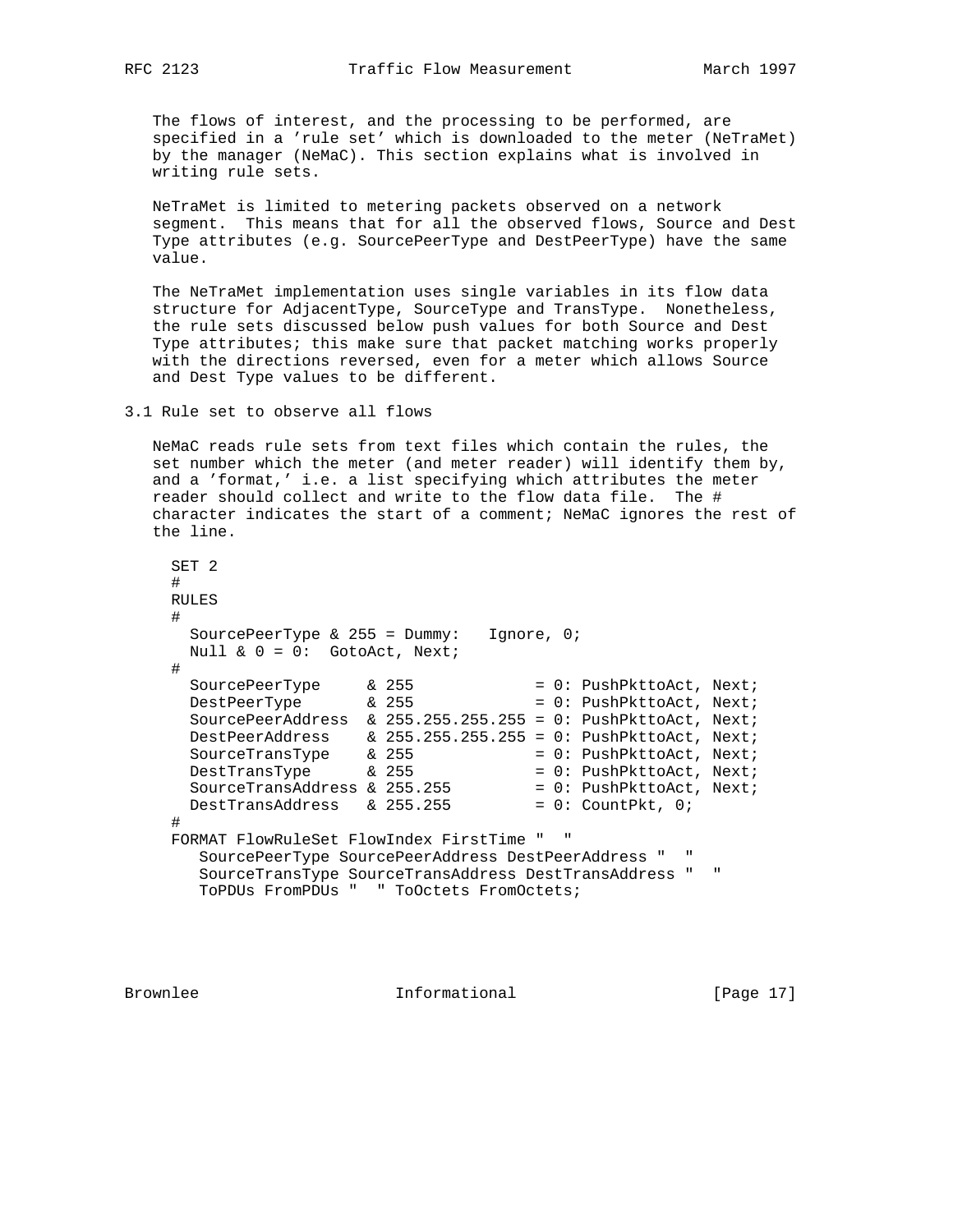The first rule tests the incoming packet's SourcePeerType to see whether it is 'dummy.' If it is, the packet is ignored, otherwise the next rule is executed.

 The second rule tests the Null attribute. Such a test always succeeds, so the rule simply jumps to the action of the next rule. (The keyword 'next' is converted by NeMaC into the number of the following rule.)

 The third rule pushes the packet's SourcePeerType value, then jumps to the action of the next rule. The user does not know in advance what the value of PushPkt rules will be, which is why the value appearing in them is always zero. The user must take care not to write rule sets which try to perform the test in a PushPkt rule. This is a very common error in a rule set, so NeMaC tests for it and displays an error message.

 The following rules push a series of attribute values from the packet, and the last rule also Counts the packet, i.e. it tells the Packet Matching Engine (PME) that the packet has been successfully matched. The PME responds by searching the flow table to see whether the flow is already current (i.e. in the table), creating a new flow data record for it should this be necessary, and incrementing its packet and byte counters.

 Overall this rule set simply classifies the packet (i.e. decides whether or not it is to be counted), then pushes all the Peer and Transport attribute values for it. It makes no attempt to specify a direction for the flow - this is left to the PME, as described in [1]. The resulting flow data file will have each flow's source and destination addresses in the order of the first packet the meter observed for the flow.

# 3.2 Specifying flow direction, using computed attributes

 As indicated above, the Packet Matching Engine will reliably determine the flow, and the direction within that flow, for every packet seen by a meter. If the rule set does not specify a direction for the flow, the PME simply assumes that the first packet observed for a flow is travelling forward, i.e. from source to destination. In later analysis of the flow data, however, one is usually interested in traffic to or from a particular source.

 One can achieve this in a simple manner by writing a rule set to specify the source for flows. All that is required is to have rules which succeed if the packet is travelling in the required direction, and which execute a 'Fail' action otherwise. This is demonstrated in the following two examples.

Brownlee Informational [Page 18]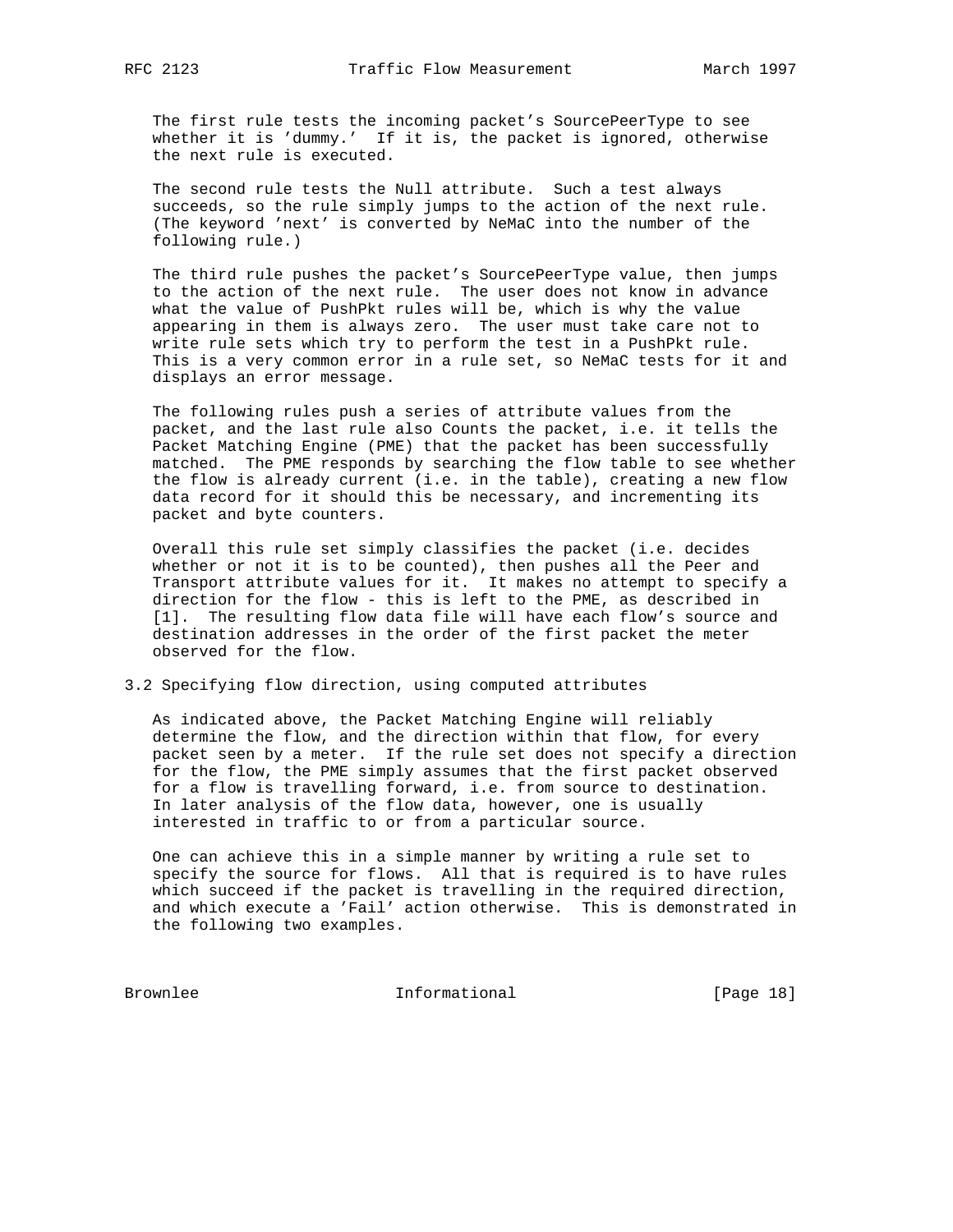(Note that early versions of NeMaC allowed 'Retry' as a synonym for 'Fail.' The current version also allows 'NoMatch,' which seems a better way to imply "fail, allowing PME to try a second match with directions reversed.") # Count IP packets from network 130.216.0.0 # SourcePeerType &  $255 = IP: Pushto, ip_pkt;$ Null &  $0 = 0$ : Ignore, 0; # ip\_pkt: SourcePeerAddress & 255.255.0.0 = 130.216.0.0: Goto c\_pkt; Null  $\& 0 = 0:$  NoMatch, 0; # c\_pkt: SourcePeerAddress & 255.255.255.255 =  $0:$  PushPkttoAct, Next; DestPeerAddress & 255.255.255.255 = 0: CountPkt, 0;

 The rule labelled ip\_pkt tests whether the packet came from network 130.216. If it did not, the test fails and the following rule executes a NoMatch action, causing the PME to retry the match with the directions reversed. If the second match fails the packet did not have 130.216 as an end-point, and is ignored.

 The next rule set meters IP traffic on a network segment which connects two routers, g1 and g2. It classifies flows into three groups - those travelling from g1 to g2, those whose source is g1 and those whose source is g2.

Brownlee **Informational** Informational [Page 19]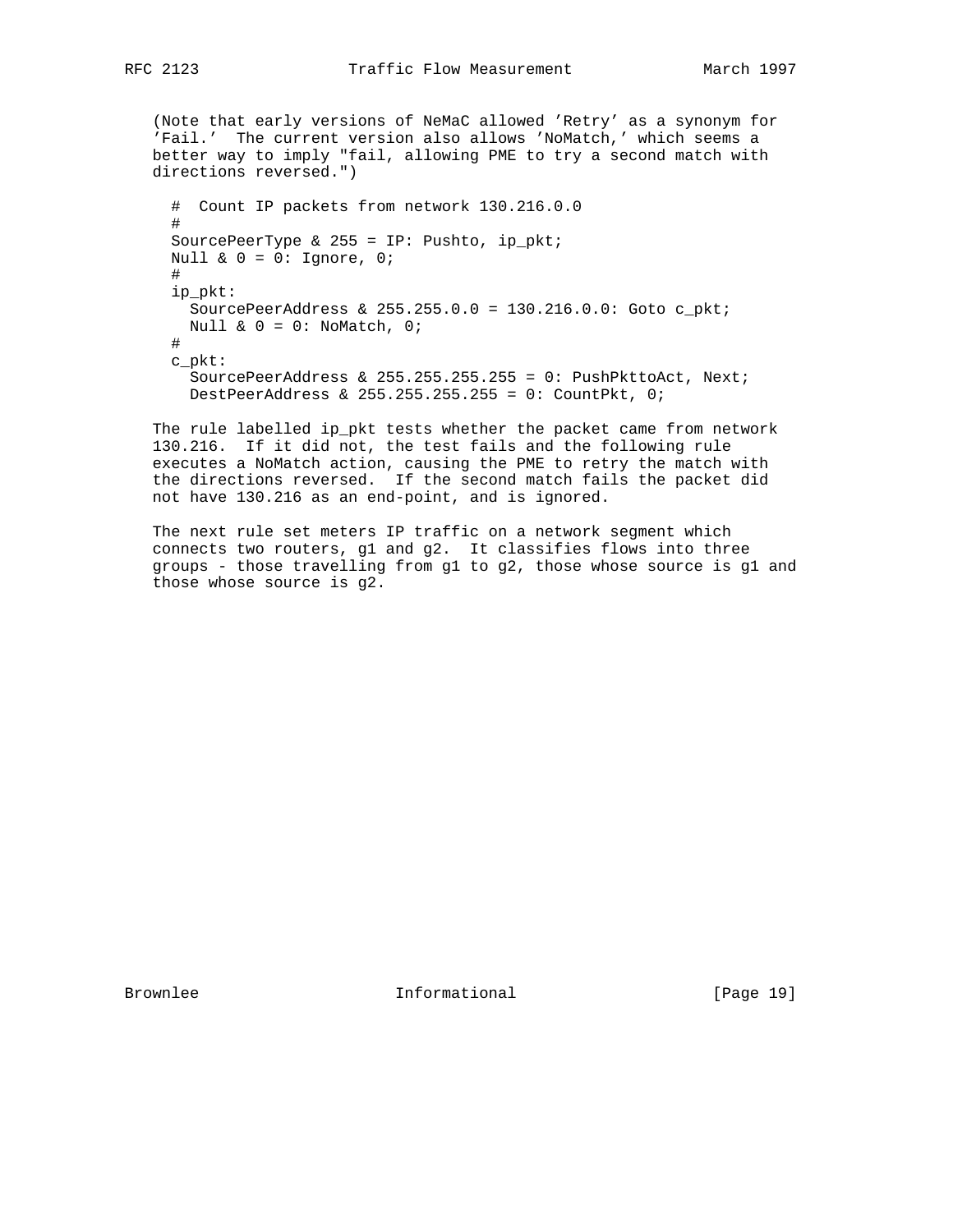```
 # Count IP packets between two gateways
     #
     # -------+-------------------+------------------+-------
 # | | |
 # +----+-----+ +----+-----+ +---+---+
 # | g1 | | g2 | | meter |
 # +-+-+-+-+--+ +-+-+-+-+--+ +-------+
     #
     SourcePeerType & 255 = IP: Pushto, ip_pkt;
    Null & 0 = 0: Ignore, 0;
     #
     ip_pkt:
      SourceAdjacentAddress & FF-FF-FF-FF-FF-FF = 00-80-48-81-0E-7C:
          Goto, s1;
     Null & 0 = 0: Goto, s2;
     s1:
      DestAdjacentAddress & FF-FF-FF-FF-FF-FF = 02-07-01-04-ED-4A
         GotoAct, g3;
     Null \& 0 = 0: GotoAct, gl;
     s2:
      SourceAdjacentAddress & FF-FF-FF-FF-FF-FF = 02-07-01-04-ED-4A:
          Goto, s3;
     Null & 0 = 0: NoMatch, 0;
     s3:
      DestAdjacentAddress & FF-FF-FF-FF-FF-FF = 00-80-48-81-0E-7C:
          NoMatch, 0;
     Null & 0 = 0: GotoAct, g2;
     #
 g1: FlowClass & 255 = 1: PushtoAct, c_pkt; # From g1
 g2: FlowClass & 255 = 2: PushtoAct, c_pkt; # From g2
    g3: FlowClass & 255 = 3: PushtoAct, c_pkt; # g1 to g2
     #
     c_pkt:
      SourceAdjacentAddress & FF-FF-FF-FF-FF-FF = 0:
          PushPkttoAct, Next;
      DestAdjacentAddress & FF-FF-FF-FF-FF-FF = 0: PushPkttoAct, Next;
      SourcePeerAddress & 255.255.255.255 = 0: PushPkttoAct, Next;
      DestPeerAddress & 255.255.255.255 = 0: PushPkttoAct, Next;
     Null \& 0 = 0: Count, 0
```
 The first two rules ignore non-IP packets. The next two rules Goto s1 if the packet's source was g1, or to s2 otherwise. The rule labelled s2 tests whether the packet's source was g2; if not a NoMatch action is executed, allowing the PME to try the match with the packet's direction reversed. If the match fails on the second try the packet didn't come from (or go to) g1 or g2, and is ignored.

Brownlee **Informational** Informational [Page 20]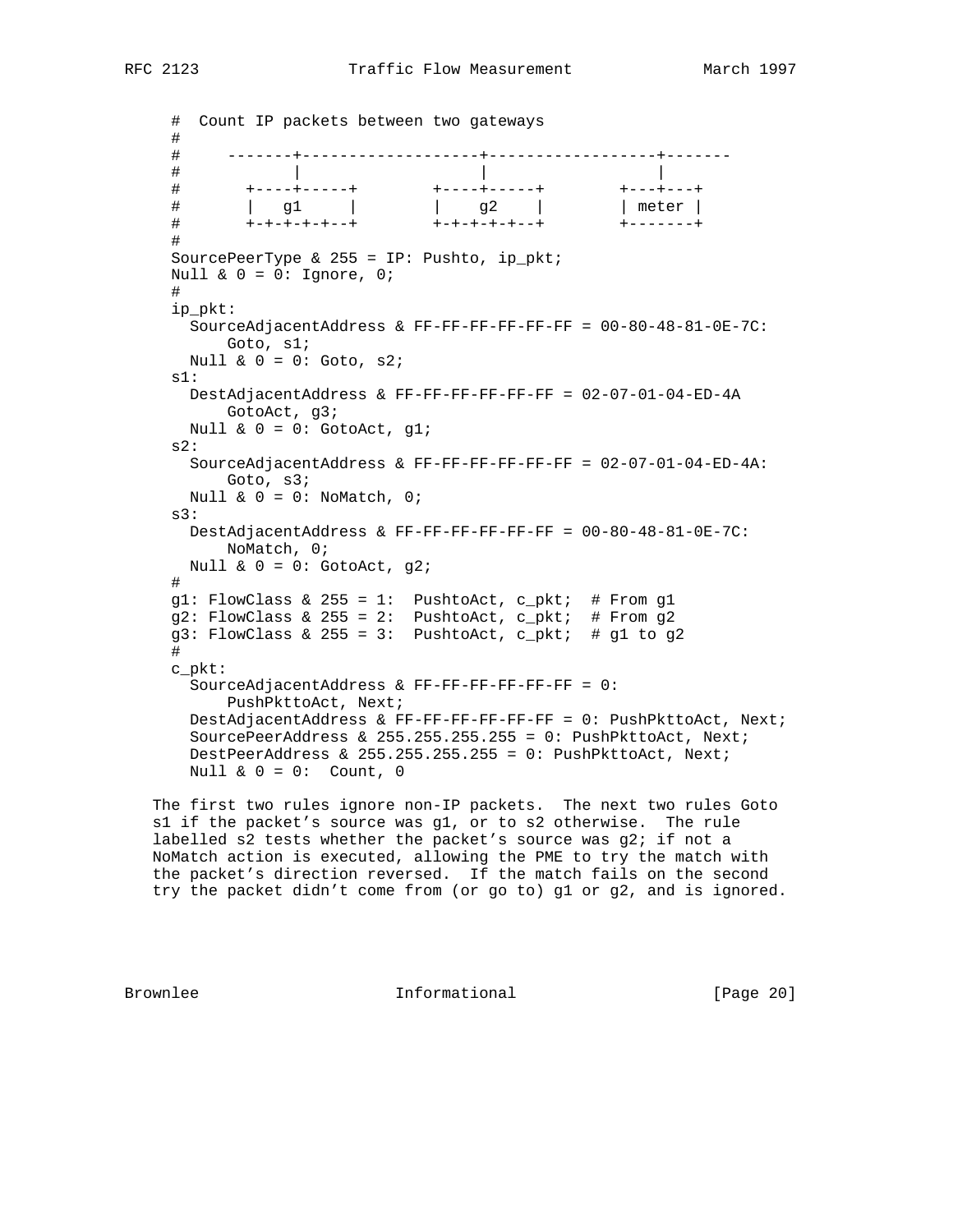Packets which come from g1 are tested by the rule labelled s1, and the PME will Goto either g3 or g1.

 Packets which came from g2 are tested by the rule labelled s3. If they are not going to g1 the PME will Goto g2. If they are going to g1 a NoMatch action is executed - we want them counted as backward travelling packets for the g1-g2 flow.

 The rules at g1, g2 and g3 push the value 1, 2 or 3 from their rule into the flow's FlowClass attribute. This value can be used by an Analysis Application to separate the flows into the three groups of interest. FlowClass is an example of a 'computed' attribute, i.e. one whose value is Pushed by the PME during rule matching.

 The remaining rules Push the values of other attributes required for later analysis, then Count the flow.

#### 3.3 Subroutines

 Subroutines are implemented in the PME in much the same way as in BASIC. A subroutine body is just a sequence of statements, supported by the GoSub and Return actions. 'GoSub' saves the PME's running environment and jumps to the first rule of the subroutine body. Subroutine calls may be nested as required - NeTraMet defines the maximum nesting at compile time. 'Return n' restores the environment and jumps to the action part of the nth rule after the Gosub, where n is the index value from the Return rule.

 The Return action provides a way of influencing the flow of control in a rule set, rather like a FORTRAN Computed Goto. This is one way in which a subroutine can return a result. The other way is by Pushing a value in either a computed attribute (as demonstrated in the preceding section), or in a flow attribute.

 One common use for a subroutine is to test whether a packet attribute matches one of a set of values. Such a subroutine becomes much more useful if it can be used to test one of several attributes. The PME architecture provides for this by using 'meter variables' to hold the names of the attributes to be tested. The meter variables are called V1, V2, V3, V4 and V5, and the Assign action is provided to set their values. If, for example, we need a subroutine to test either SourcePeerAddress or DestPeerAddress, we write its rules to test V1 instead. Before calling the subroutine we Assign SourcePeerAddress to V1; later tests of V1 are converted by the PME into tests on SourcePeerAddress. Note that since meter variables may be reassigned in a subroutine, their values are part of the environment which must be saved by a Gosub action.

Brownlee Informational [Page 21]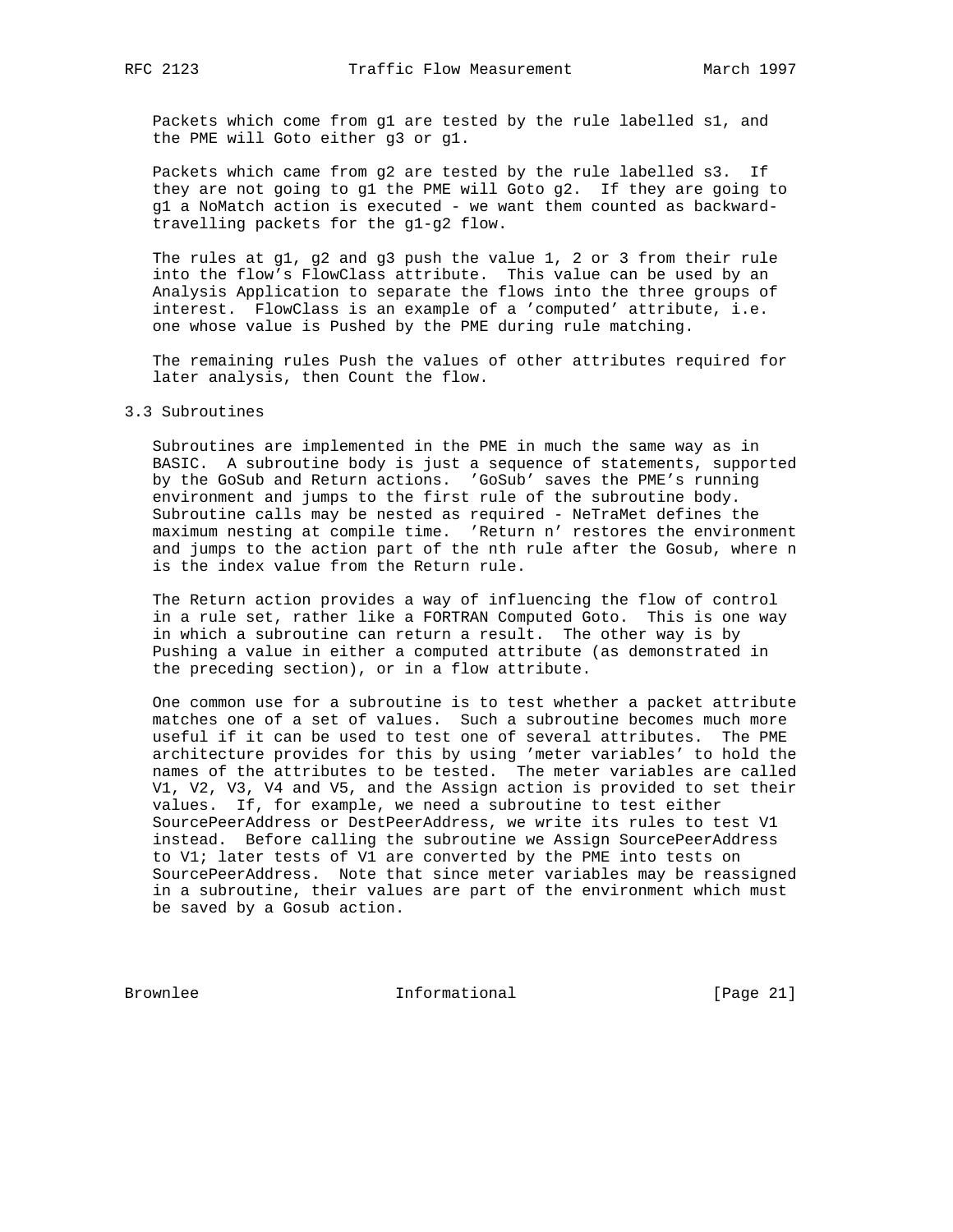```
 The following rule set demonstrates the use of a subroutine ..
    # Rule specification file to tally IP packets in three groups:
    # UA to AIT, UA to elsewhere, AIT to elsewhere
    #
    # -------+-------------------+-----------------+--------
 # | | |
 # +----+-----+ +----+-----+ +---+---+
 # | UA | | AIT | | meter |
 # +-+-+-+-+--+ +-+-+-+-+--+ +-------+
    #
SourcePeerType & 255 = IP: PushtoAct, ip_pkt;
Null & 0 = 0: 1gnore, 0;
    #
    ip_pkt:
      v1 & 0 = SourcePeerAddress: AssignAct, Next;
     Null & 0 = 0: Gosub, classify;
      Null \& 0 = 0: GotoAct, from_ua; # 1 ua
      Null \& 0 = 0: GotoAct, from_ait; # 2 ait
      Null \& 0 = 0: NoMatch, 0; # 3 other
     #
    from_ua:
      v1 & 0 = DestPeerAddress: AssignAct, Next;
Null & 0 = 0: Gosub, classify;
Null \& 0 = 0: Ignore, 0; \qquad \qquad \# 1 ua-ua
Null \& 0 = 0: GotoAct, ok_pkt; \qquad # 2 ua-ait
Null \& 0 = 0: Gotoact, ok_pkt; \qquad # 3 ua-other
     #
    from_ait:
      v1 & 0 = DestPeerAddress: AssignAct, Next;
      Null & 0 = 0: Gosub, classify;
Null \& 0 = 0: NoMatch, 0; \qquad # 1 ait-ua
Null \& 0 = 0: Ignore, 0; \qquad # 2 ait-ait
Null & 0 = 0: GotoAct, ok_pkt;  # 3 ait-other
    #
    ok_pkt:
    Null & 0 = 0: Count, 0;
```
 The subroutine begins at the rule labelled classify (shown below). It returns to the first, second or third rule after the invoking Gosub rule, depending on whether the tested PeerAddress is in the UA, AIT, or 'other' group of networks. In the listing below only one network is tested in each of the groups - it is trivial to add more rules (one per network) into either of the first two groups. In this example the subroutine Pushes the network number from the packet into the tested attribute before returning.

Brownlee **Informational** Informational [Page 22]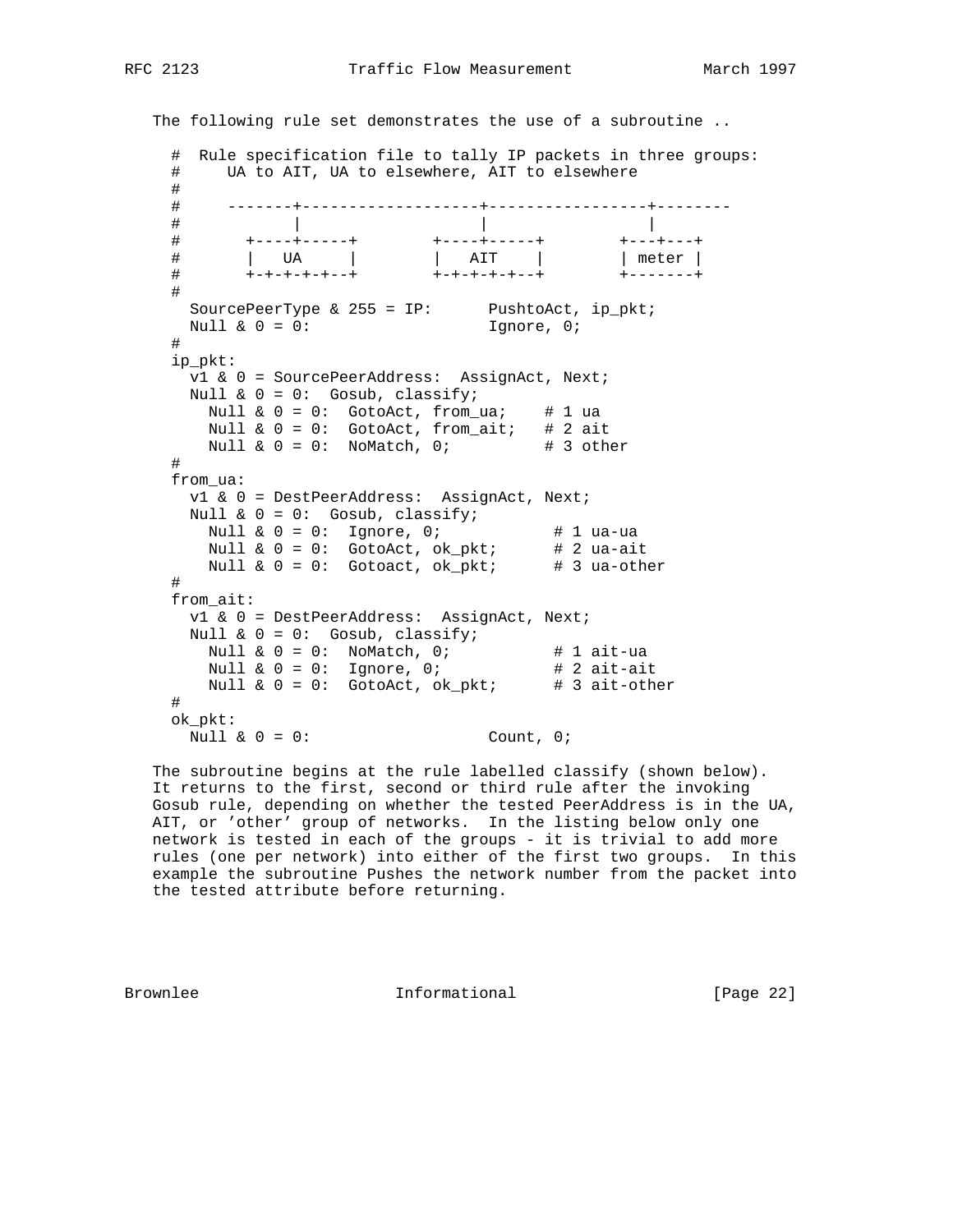The first invocation of classify (above) begins at the rule labelled ip\_pkt. It Assigns SourcePeerAddress to V1 then executes a Gosub action. Classify returns to one of the three following rules. They will Goto from\_ua or from\_ait if the packet came from the UA or AIT groups, otherwise the PME will retry the match. This means that matched flows will have a UA or AIT network as their source, and flows between other networks will be ignored.

 The next two invocations of 'classify' test the packet's DestPeerAddress. Packets from AIT to UA are Retried, forcing them to be counted as AU to AIT flows. Packets from UA to UA are ignored, as are packets from AIT to AIT.

```
 classify:
    v1 & 255.255.0.0 = 130.216.0.0: GotoAct, ua; # ua
    v1 & 255.255.0.0 = 156.62.0.0: GotoAct, ait; # ait
    Null \& 0 = 0: Return, 3; # other
    ua:
 v1 & 255.255.0.0 = 0: PushPkttoAct, Next;
Null & 0 = 0: Return, 1;
    ait:
 v1 & 255.255.0.0 = 0: PushPkttoAct, Next;
Null \& 0 = 0: Return, 2;
```
3.4 More complicated rule sets

 The next example demonstrates a way of grouping IP flows together depending on their Transport Address, i.e. their IP port number. Simply Pushing every flow's SourceTransAddress and DestTransAddress would produce a large number of flows, most of which differ only in one of their transport addresses (the one which is not a well-known port).

 Instead we Push the well-known port number into each flow's SourceTransAddress; its DestTransAddress will be zero by default.

SourcePeerType & 255 = dummy: Ignore, 0; SourcePeerType & 255 = IP: Pushto, IP\_pkt; Null & 0 = 0: GotoAct, Next; SourcePeerType & 255 = 0: PushPkttoAct, Next; Null  $\& 0 = 0$ : Count, 0; # Count others by protocol type # IP\_pkt: SourceTransType & 255 = tcp: Pushto, tcp\_udp; SourceTransType & 255 = udp: Pushto, tcp\_udp; SourceTransType & 255 = icmp: CountPkt, 0; SourceTransType & 255 = ospf: CountPkt, 0; Null  $\& 0 = 0$ : GotoAct, c\_unknown; # Unknown transport type

Brownlee **Informational** Informational [Page 23]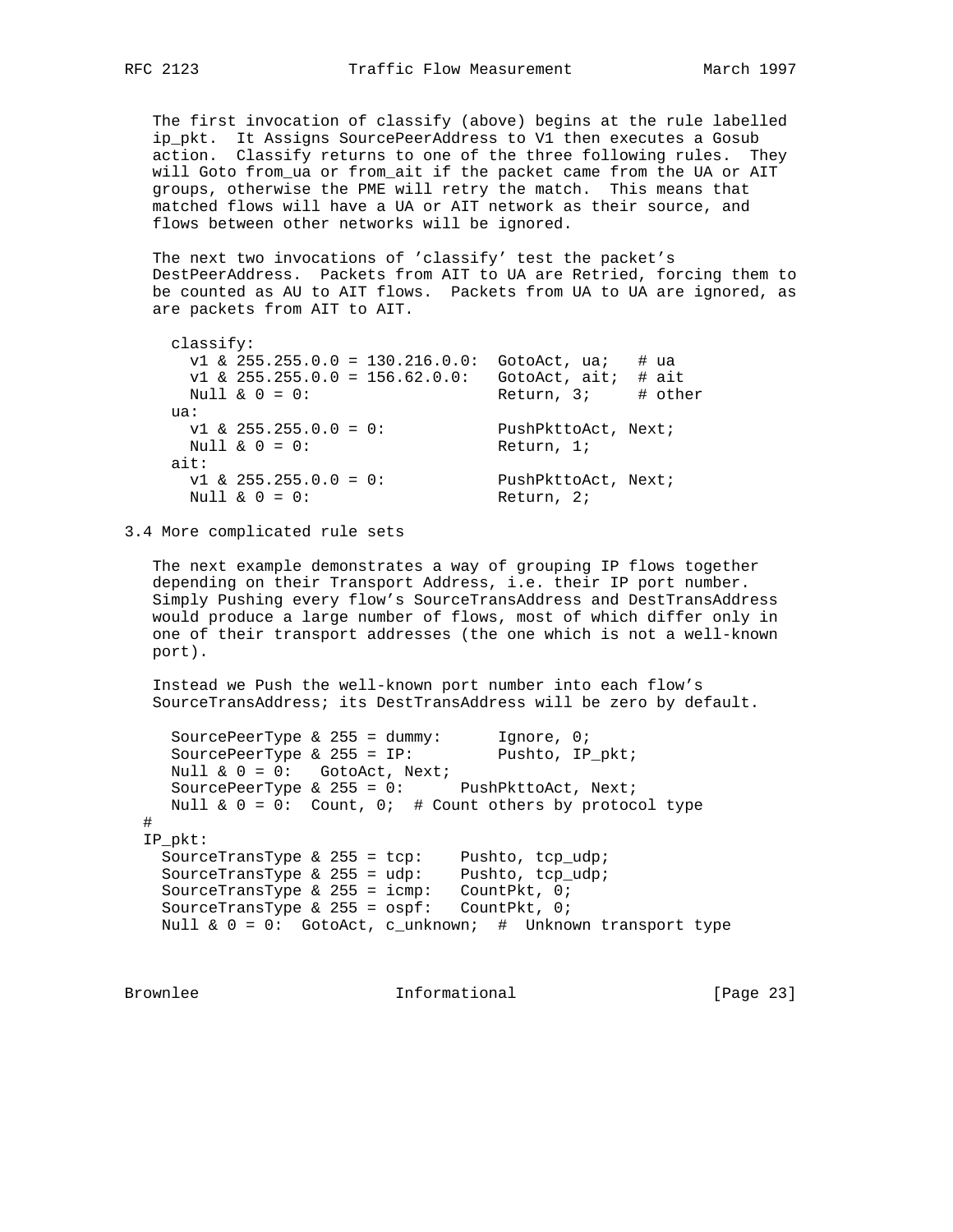# tcp\_udp: s\_domain: SourceTransAddress & 255.255 = domain: PushtoAct, c\_well\_known; s\_ftp: SourceTransAddress & 255.255 = ftp: PushtoAct, c\_well\_known; s\_imap: SourceTransAddress & 255.255 = 113: PushtoAct, c\_well\_known; s\_nfs SourceTransAddress & 255.255 = 2049: PushtoAct, c\_well\_known; s\_pop: SourceTransAddress & 255.255 = 110: PushtoAct, c\_well\_known; s\_smtp: SourceTransAddress & 255.255 = smtp: PushtoAct, c\_well\_known; s\_telnet: SourceTransAddress & 255.255 = telnet: PushtoAct, c\_well\_known; s\_www: SourceTransAddress & 255.255 = www: PushtoAct, c\_well\_known; s\_xwin SourceTransAddress & 255.255 = 6000: PushtoAct, c\_well\_known; # DestTransAddress & 255.255 = domain: GotoAct, s\_domain;<br>DestTransAddress & 255.255 = ftp: GotoAct, s\_ftp;<br>DestTransAddress & 255.255 = 113: GotoAct, s\_imap; DestTransAddress &  $255.255 = ftp$ : DestTransAddress & 255.255 = 113: GotoAct, s\_imap<br>DestTransAddress & 255.255 = 2049: GotoAct, s\_nfs; DestTransAddress &  $255.255 = 2049$ : GotoAct, s\_nfs; DestTransAddress & 255.255 = 110: GotoAct, s\_pop; DestTransAddress & 255.255 = smtp: GotoAct, s\_smtp; DestTransAddress & 255.255 = telnet: GotoAct, s\_telnet; DestTransAddress & 255.255 = www: GotoAct, s\_www; DestTransAddress & 255.255 = 6000: GotoAct, s\_xwin; # Null & 0 = 0: GotoAct, c\_unknown; # 'Unusual' port # c\_unknown: SourceTransType & 255 = 0: PushPkttoAct, Next; DestTransType  $\&$  255 = 0: PushPkttoAct, Next; SourceTransAddress & 255.255 = 0: PushPkttoAct, Next; DestTransAddress & 255.255 = 0: CountPkt, 0; # c\_well\_known: Null  $\& 0 = 0:$  Count, 0 #

 The first few rules ignore dummy packets, select IP packets for further processing, and count packets for other protocols in a single flow for each PeerType. TCP and UDP packets cause the PME to Push their TransType and Goto tcp\_udp. ICMP and OSPF packets are counted in flows which have only their TransType Pushed.

Brownlee **Informational** Informational [Page 24]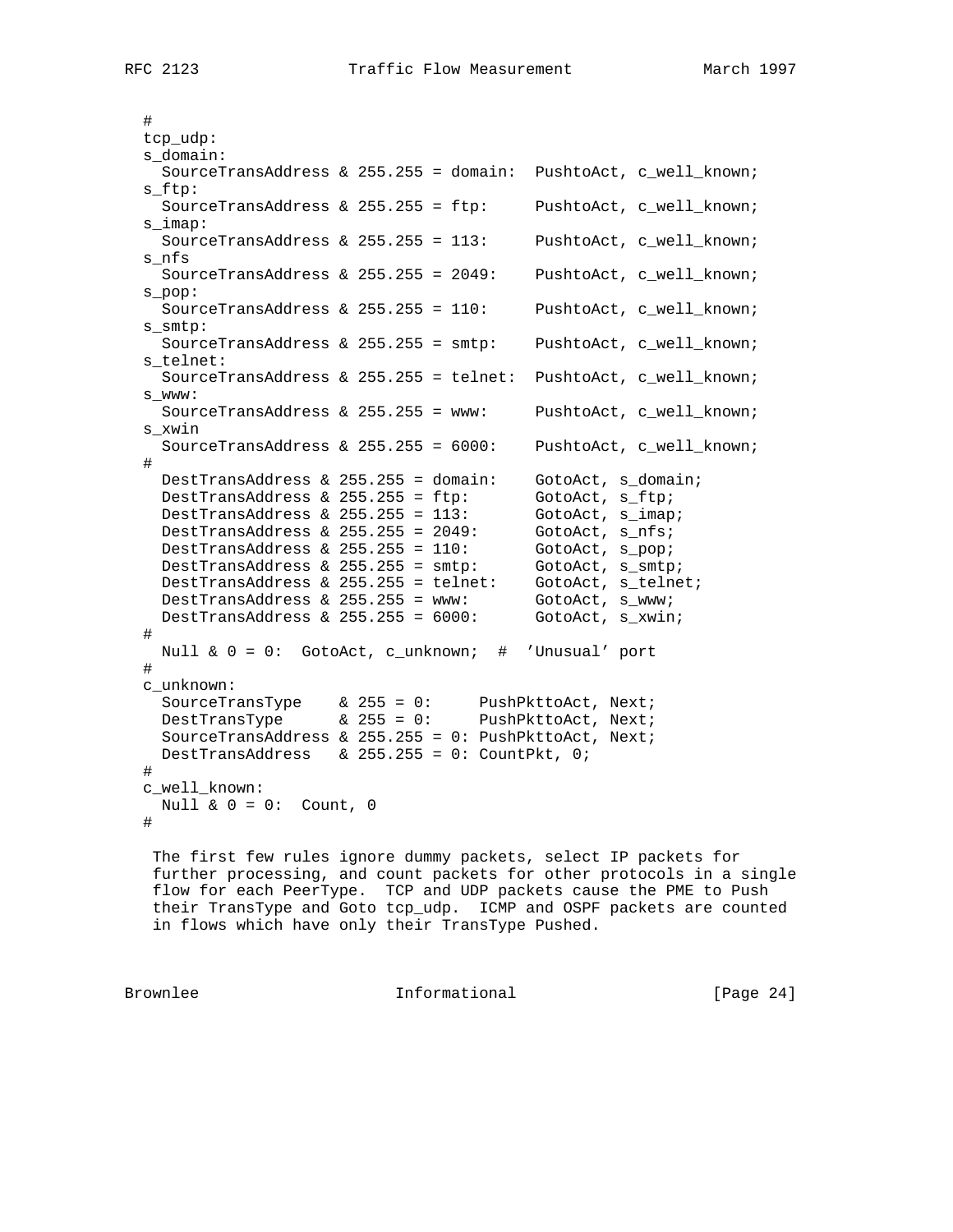At tcp\_udp the packets' SourceTransAddress is tested to see whether it is included in a set of 'interesting' port numbers. If it is, the port number is pushed from the rule into the SourceTransAddress attribute, and the packet is counted at c\_well\_known. (NeMaC accepts Pushto as a synonym for PushRuleto).

 This testing is repeated for the packet's DestTransAddress; if one of these tests succeeds the PME Goes to the corresponding rule above and Pushes the port number into the flow's SourceTransAddress. If these tests fail the packet is counted at c\_unknown, where all the flow's Trans attributes are pushed. For production use more well-known ports would need to be included in the tests above - c\_unknown is intended only for little-used exception flows!

 Note that these rules only Push a value into a flow's SourceTransAddress, and they don't contain any NoMatch actions. They therefore don't specify a packet's direction, and they could be used in other rule sets to group together flows for well-known ports.

 The last example (below) meters flows from a remote router, and demonstrates another approach to grouping well-known ports.

```
 SourceAdjacentAddress & FF-FF-FF-FF-FF-FF =
        00-60-3E-10-E0-A1: Goto, gateway; # tmkr2 router
    DestAdjacentAddress & FF-FF-FF-FF-FF-FF = 00-60-3E-10-E0-A1:
        Goto, gateway; # Source is tmkr2
   Null \& 0 = 0: Ignore, 0;
  #
  gateway:
    SourcePeerType & 255 = IP: GotoAct, IP_pkt;
    Null & 0 = 0: GotoAct, Next;
   SourcePeerType \& 255 = 0: CountPkt, 0;
  #
  IP_pkt:
SourceTransType & 255 = tcp: PushRuleto, tcp_udp;
SourceTransType & 255 = udp: PushRuleto, tcp_udp;
    Null & 0 = 0: GotoAct, not_wkp; # Unknown transport type
  #
  tcp_udp:
    SourceTransAddress & FC-00 = 0: GotoAct, well_known_port;
    DestTransAddress & FC-00 = 0: NoMatch, 0;
    Null & 0 = 0: GotoAct, not_wkp;
  #
  not_wkp:
   DestTransAddress \& 255.255 = 0: PushPkttoAct, Next; well_known_port:
SourcePeerType & 255 = 0: PushPkttoAct, Next;
DestPeerType \& 255 \qquad \qquad = 0: \text{ PushPkttoAct}, \text{ Next};
```
Brownlee **Informational** Informational [Page 25]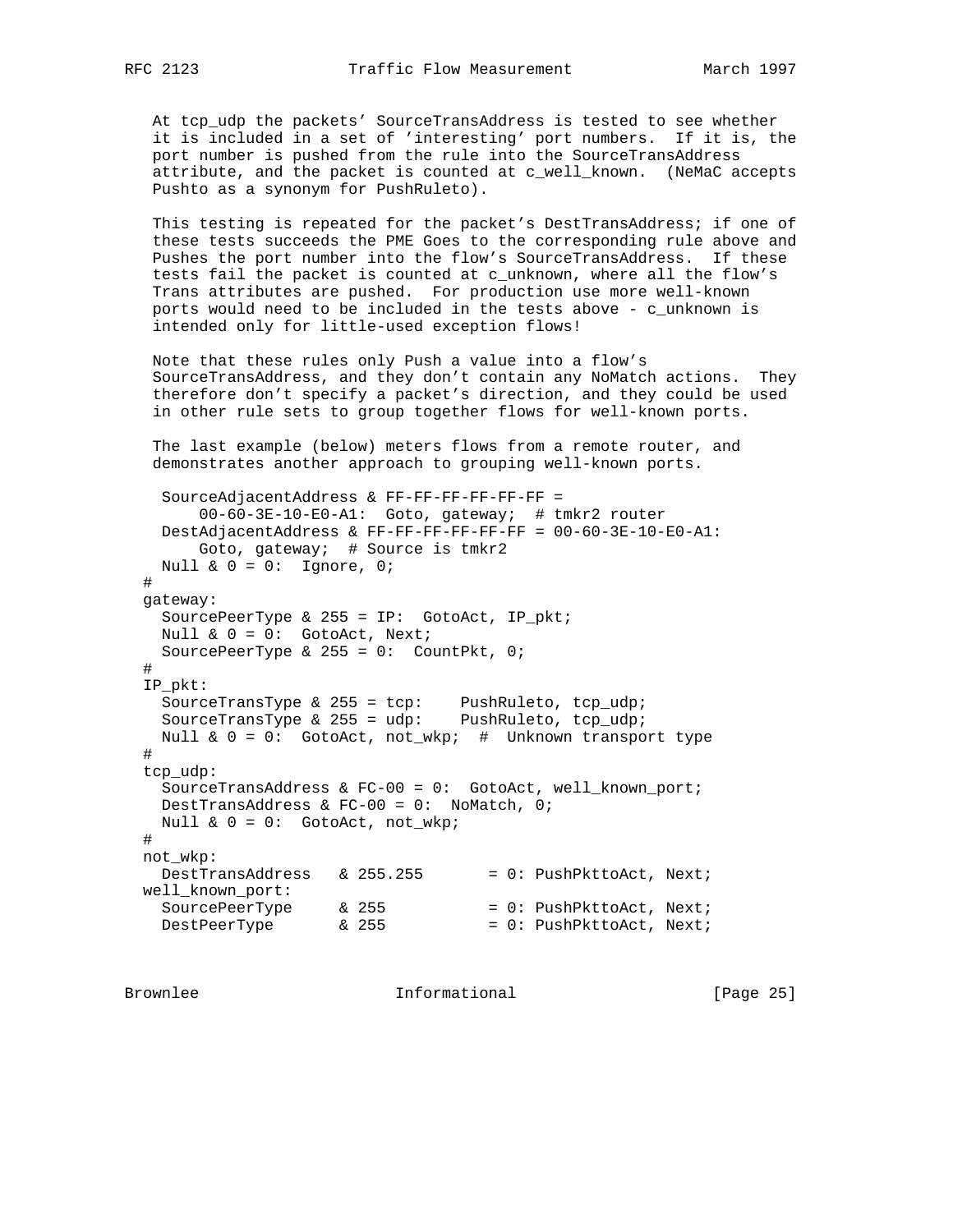| SourcePeerAddress            | $\&$ 255.255.255.0 = 0: PushPkttoAct, Next; |  |                             |  |
|------------------------------|---------------------------------------------|--|-----------------------------|--|
| DestPeerAddress              | $\&$ 255.255.255.0 = 0: PushPkttoAct, Next; |  |                             |  |
| SourceTransType              | & 255                                       |  | $= 0$ : PushPkttoAct, Next; |  |
| DestTransType                | & 255                                       |  | $= 0$ : PushPkttoAct, Next; |  |
| SourceTransAddress & 255.255 |                                             |  | $= 0$ : CountPkt, 0;        |  |

 The first group of rules test incoming packet's AdjacentAddresses to see whether they belong to a flow with an end point at the specified router. Any which don't are ignored. Non-IP packets are counted in flows which only have their PeerType Pushed; these will produce one flow for each non-IP protocol. IP packets with TransTypes other than UDP and TCP are counted at not\_wkp, where all their address attributes are pushed.

 The high-order six bits of SourceTransAddress for UDP and TCP packets are compared with zero. If this succeeds their source port number is less than 1024, so they are from a well-known port. The port number is pushed from the rule into the flow's SourceTransAddress attribute, and the packet is counted at well\_known\_port. If the test fails, it is repeated on the packet's DestTransAddress. If the destination is a well-known port the match is Retried, and will succeed with the well-known port as the flow's source.

 If later analysis were to show that a high proportion of the observed flows were from non-well-known ports, further pairs of rules could be added to perform a test in each direction for other heavily-used ports.

4 Flow data files

 Although the Architecture document [1] specifies - in great detail how the Traffic Flow Meter works, and how a meter reader should collect flow data from a meter, it does not say anything about how the collected data should be stored. NeMaC uses a simple, self documenting file format, which has proved to be very effective in use.

 There are two kinds of records in a flow data file: flow records and information records. Each flow record is simply a sequence of attribute values with separators (these can be specified in a NeMaC rule file) or spaces between them, terminated by a newline.

 Information records all start with a cross-hatch. The file's first record begins with ##, and identifies the file as being a file of data from NeTraMet. It records NeMaC's parameters and the time this collection was started. The file's second record begins with #Format: and is a copy of the Format statement used by NeMaC to collect the data.

Brownlee Informational [Page 26]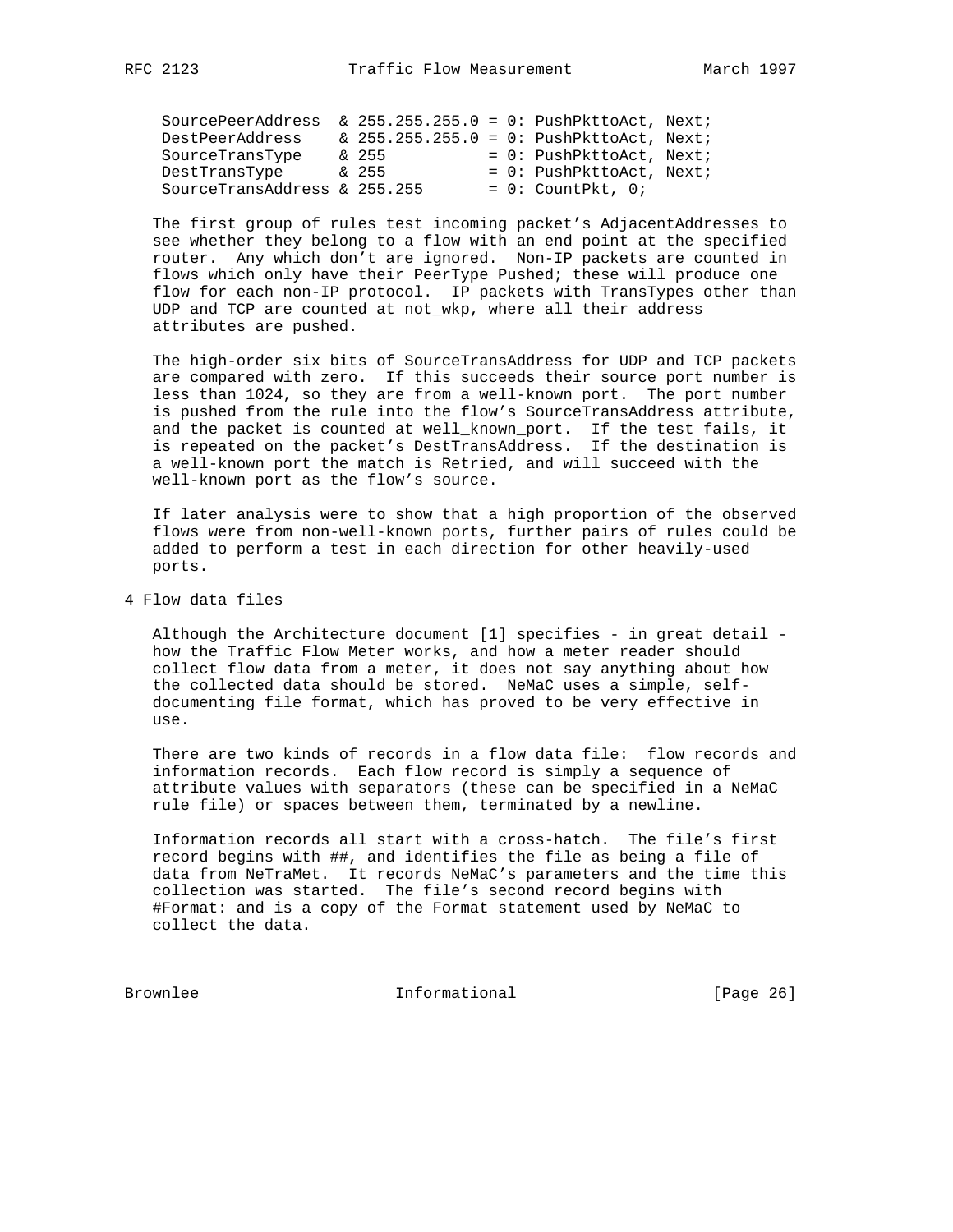The rest of the file is a sequence of collected data sets. Each of these starts with a #Time: record, giving the time-of-day the collection was started, the meter name, and the range of meter times this collection represents. These from and to times are meter UpTimes, i.e. they are times in hundredths of seconds since the meter commenced operation. Most analysis applications have simply used the collection start times (which are ASCII time-of-day values), but the from and to times could be used to convert Uptime values to time-of day. The flow records which comprise a data set follow the #Time record.

4.1 Sample flow data file

 A sample flow data file appears below. Most of the flow records have been deleted, but lines of dots show where they were.

 ##NeTraMet v3.2. -c300 -r rules.lan -e rules.default test\_meter -i eth0 4000 flows starting at 12:31:27 Wed 1 Feb 95 #Format: flowruleset flowindex firsttime sourcepeertype sourcepeeraddress destpeeraddress topdus frompdus tooctets fromoctets #Time: 12:31:27 Wed 1 Feb 95 130.216.14.251 Flows from 1 to 3642 1 2 13 5 31.32.0.0 33.34.0.0 1138 0 121824 0 1 3 13 2 11.12.0.0 13.14.0.0 4215 0 689711 0 1 4 13 7 41.42.0.0 43.34.0.0 1432 0 411712 0 1 5 13 6 21.22.0.0 23.24.0.0 8243 0 4338744 0 3 6 3560 2 130.216.14.0 130.216.3.0 0 10 0 1053 3 7 3560 2 130.216.14.0 130.216.76.0 59 65 4286 3796 3 8 3560 7 0.0.255.0 1.144.200.0 0 4 0 222 3 9 3560 2 130.216.14.0 130.216.14.0 118 1 32060 60 3 10 3560 6 130.216.0.28 130.216.0.192 782 1 344620 66 3 11 3560 7 0.0.255.0 0.128.113.0 0 1 0 73 3 12 3560 5 59.3.13.0 4.1.152.0 1 1 60 60 3 13 3560 7 0.128.94.0 0.129.27.0 2 2 120 158 3 14 3560 5 59.3.40.0 4.1.153.0 2 2 120 120 3 15 3560 5 0.0.0.0 4.1.153.0 0 1 0 60 3 16 3560 5 4.1.152.0 59.2.189.0 2 2 120 120 . . . . . . . . . 3 42 3560 7 0.128.42.0 0.129.34.0 0 1 0 60 3 43 3560 7 0.128.42.0 0.128.43.0 0 1 0 60 3 44 3560 7 0.128.42.0 0.128.41.0 0 1 0 60 3 45 3560 7 0.128.42.0 0.129.2.0 0 1 0 60 3 46 3560 5 4.1.152.0 59.2.208.0 2 2 120 120 3 47 3560 5 59.3.46.0 4.1.150.0 2 2 120 120 3 48 3560 5 4.1.152.0 59.2.198.0 2 2 120 120 3 49 3560 5 0.0.0.0 59.2.120.0 0 1 0 60 3 50 3664 5 4.1.152.0 59.2.214.0 0 1 0 60

Brownlee **Informational** Informational [Page 27]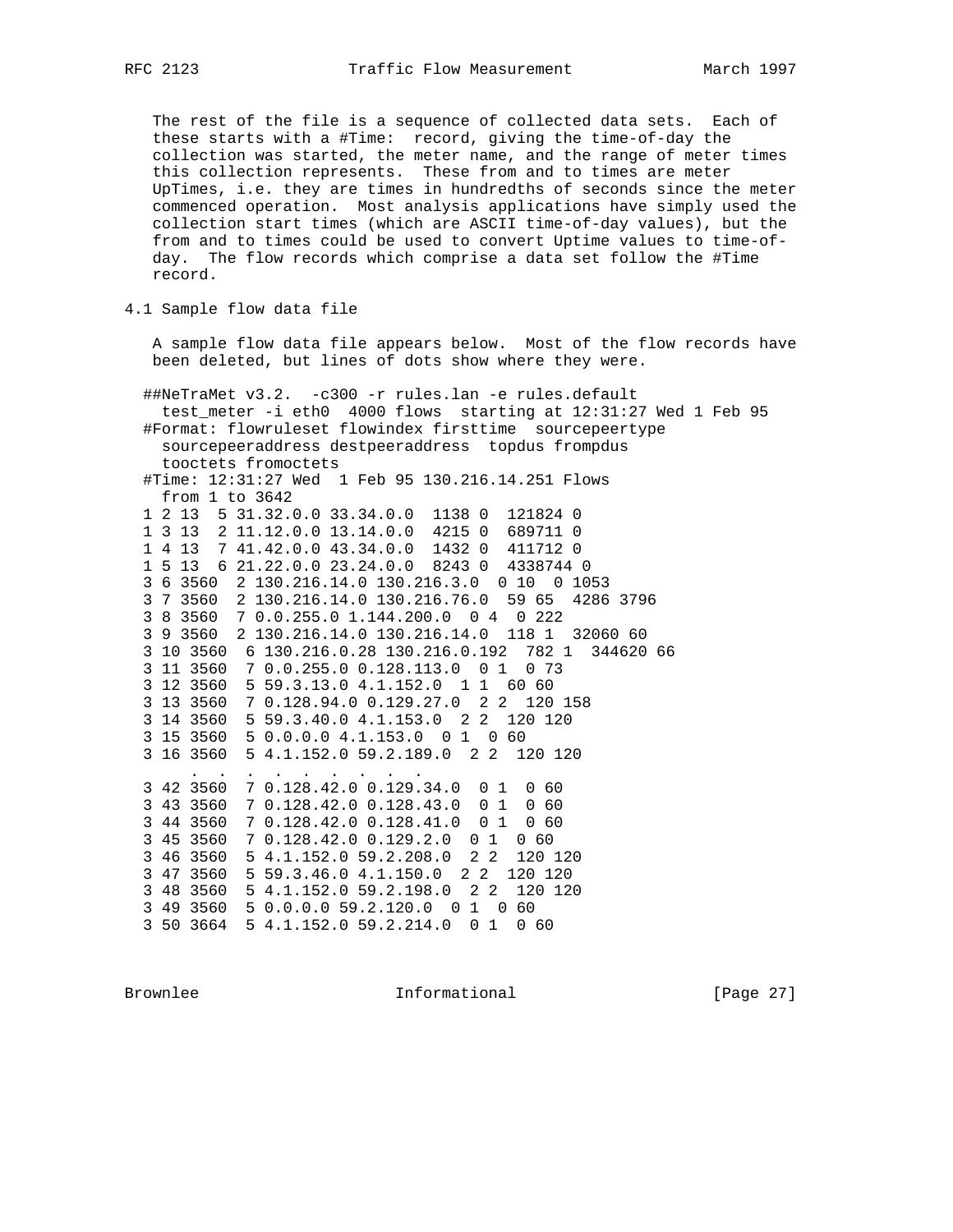```
 3 51 3664 5 0.0.0.0 4.2.142.0 0 1 0 60
  3 52 3664 5 4.1.153.0 59.3.45.0 4 4 240 240
  #Time: 12:36:25 Wed 1 Feb 95 130.216.14.251 Flows
   from 3641 to 33420
  3 6 3560 2 130.216.14.0 130.216.3.0 0 21 0 2378
  3 7 3560 2 130.216.14.0 130.216.76.0 9586 7148 1111118 565274
  3 8 3560 7 0.0.255.0 1.144.200.0 0 26 0 1983
  3 9 3560 2 130.216.14.0 130.216.14.0 10596 1 2792846 60
  3 10 3560 6 130.216.0.28 130.216.0.192 16589 1 7878902 66
  3 11 3560 7 0.0.255.0 0.128.113.0 0 87 0 16848
  3 12 3560 5 59.3.13.0 4.1.152.0 20 20 1200 1200
  3 13 3560 7 0.128.94.0 0.129.27.0 15 14 900 1144
  3 14 3560 5 59.3.40.0 4.1.153.0 38 38 2280 2280
  3 15 3560 5 0.0.0.0 4.1.153.0 0 30 0 1800
  3 16 3560 5 4.1.152.0 59.2.189.0 20 20 1200 1200
  3 17 3560 5 0.0.0.0 59.2.141.0 0 11 0 660
 . . . . . . . . .
 3 476 26162 7 0.129.113.0 0.128.37.0 0 1 0 82
  3 477 27628 7 0.128.41.0 0.128.46.0 1 1 543 543
  3 478 27732 7 0.128.211.0 0.128.46.0 1 1 543 543
  3 479 31048 7 0.128.47.0 2.38.221.0 1 1 60 60
  3 480 32717 2 202.14.100.0 130.216.76.0 0 4 0 240
  3 481 32717 2 130.216.76.0 130.216.3.0 0 232 0 16240
  #Time: 12:41:25 Wed 1 Feb 95 130.216.14.251 Flows
   from 33419 to 63384
  3 6 3560 2 130.216.14.0 130.216.3.0 51 180 3079 138195
  3 7 3560 2 130.216.14.0 130.216.76.0 21842 18428 2467693 1356570
  3 8 3560 7 0.0.255.0 1.144.200.0 0 30 0 2282
  3 9 3560 2 130.216.14.0 130.216.14.0 24980 1 5051834 60
  3 10 3560 6 130.216.0.28 130.216.0.192 20087 1 8800070 66
  3 11 3560 7 0.0.255.0 0.128.113.0 0 164 0 32608
  3 12 3560 5 59.3.13.0 4.1.152.0 41 41 2460 2460
  3 14 3560 5 59.3.40.0 4.1.153.0 82 82 4920 4920
  3 15 3560 5 0.0.0.0 4.1.153.0 0 60 0 3600
 . . . . . . . . .
```
4.2 Flow data file features

 Several features of NeMaC's flow data files (as indicated above) are worthy of note:

 - Collection times overlap slightly between samples. This allows for flows which were created after the collection started, and makes sure that flows are not missed from a collection.

Brownlee **Informational** Informational [Page 28]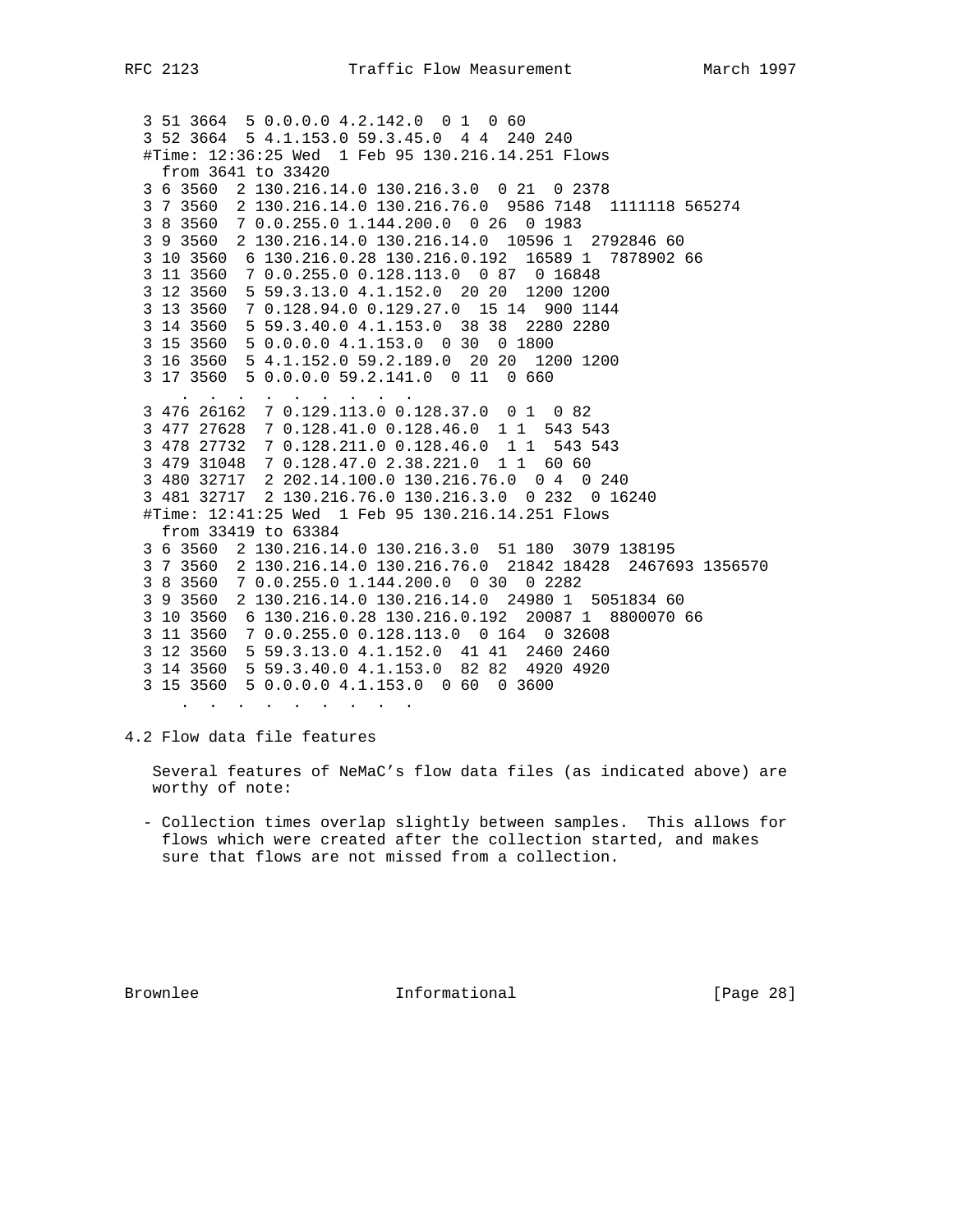- The rule set may change during a run. The above shows flows from rule set 1 - the default set - in the first collection, followed by the first flows created by rule set 3 (which has just been downloaded by NeMaC).
- FlowIndexes may be reused by the meter once their flows have been recovered by the garbage collector. The combination of FlowRuleSet, FlowIndex and StartTime are needed to identify a flow uniquely.
- Packet and Byte counters are 32-bit unsigned integers, and are never reset by the meter. Computing the counts occurring within a collection interval requires taking the difference between the collected count and its value when the flow was last collected. Note that counter wrap-around can be allowed for by simply performing an unsigned subtraction and ignoring any carry.
- In the sample flow data file above I have used double spaces as separators between the flow identifiers, peer addresses, pdu counts and packet counts.
- The format of addresses in the flow data file depends on the type of address. NeMaC always displays Adjacent addresses as six hex bytes separated by hyphens, and Transport addresses as (16-bit) integers. The format of a Peer address depends on its PeerType, e.g. dotted decimal for IP. To facilitate this NeMaC needs to know the PeerType for each flow; the user must request NeMaC to collect it.
- 4.3 Terminating and restarting meter reading

 When NeMaC first starts collecting from a meter, it reads the flow data for all active flows. This provides a starting point for analysis applications to compute the counts between successive collections.

 From time to time the user needs to terminate a flow data file and begin a new one. For example, a user might need to generate a separate file for each day of metering. NeMaC provides for this by closing the file after each collection, then opening it and appending the data from the next collection. To terminate a file the user simply renames it. The Unix system will effect the name change either immediately (if the file was closed) or as soon as the current collection is complete (and the file is closed).

 When NeMaC begins its next collection it observes that the file has disappeared, so it creates a new one and writes the # header records before writing the collected data.

Brownlee Informational [Page 29]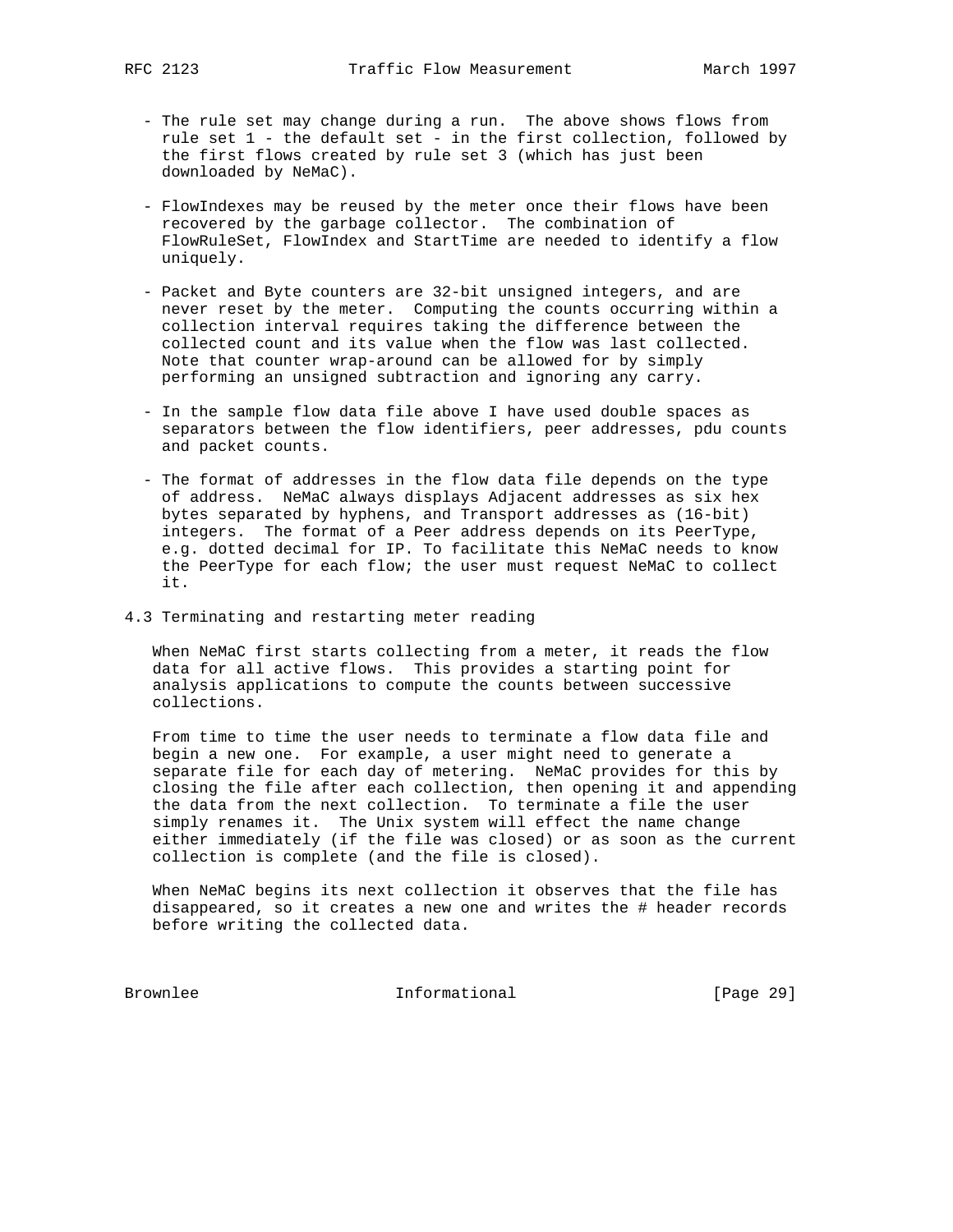There is one aspect of the above which requires some care on the user's part. The last data set in a file is not duplicated as the first data set of the next file. In other words, analysis applications must either look ahead at the first data set of the next file, or begin by reading the last data set of the previous file. If they fail to do this they will loose one collection's worth of flow data at each change of file.

5 Analysis applications

 Most analysis applications will be unique, taking data produced by a locally-developed rule set and producing reports to satisfy specific local requirements. The NeTraMet distribution files include three applications which are of general use, as follows:

- fd\_filter computes data rates, i.e. the differences between successive data sets in a flow data file. It also allows the user to assign a 'tag' number to each flow; these are 'computed' attributes similar to FlowClass and FlowKind - the only difference is that they are computed from the collected data sets.
- fd\_extract takes 'tagged' files from fd\_filter and produces simple 'column list' files for use by other programs. One common use for fd\_extract is to produce time-series data files which can be plotted by utilities like GNUPlot.
- nm\_rc is a 'remote console' for a NeTraMet meter. It is a slightly simplified version of NeMaC combined with fd\_filter. It can be used to monitor any meter, and will display (as lines of text characters) information about the n busiest flows observed during each collection interval.
- nifty is a traffic flow analyser, which (like nm\_rc) displays data from a NeTraMet meter. nifty is an X/Motif application, which produces displays like 'Packet rate (pps) vs Flow lifetime (minutes),' so as to highlight those flows which are 'interesting.'

 These applications are useful in themselves, and they provide a good starting point for users who wish to write their own analysis applications.

Brownlee **Informational** Informational [Page 30]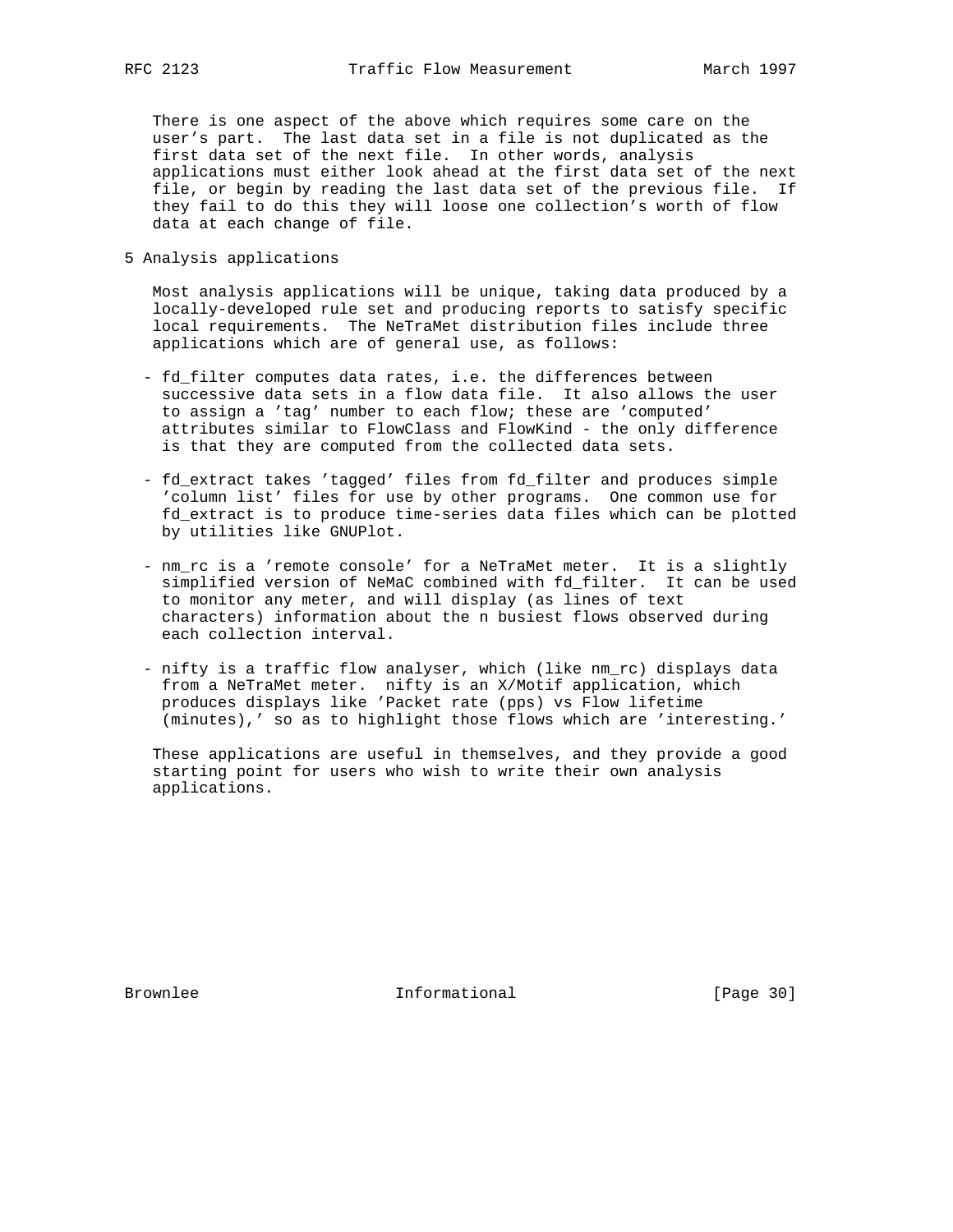- 
- 6 Using NeTraMet in a measurement system

 This section gives a brief summary of the steps involved in setting up a traffic measurement system using NeTraMet. These are:

- Decide what is to be measured. One good way to approach this is to specify exactly which flows are to be measured, and what reports will be required. Specifying the flows should make it obvious where meters will have to be placed so that the flows can be observed, whether PCs will be adequate for the task, etc..
- Install meters. As well as actually placing the meter hosts this includes making sure that they are configured correctly, with appropriate IP addresses, SNMP community strings, etc.
- Develop the rule set (and a standby rule set). The degree of difficulty here depends on how much is known in advance about the traffic. One possible approach is to start with the meter default rule set and measure how much traffic there is for each PeerType. (This is a good way to verify that NeTraMet and NeMaC are working properly). You can now add rules so as to increase the granularity of the flows; this will of course increase the number of flows to be collected, and force the meter's garbage collector to work harder. Another approach is to try a rule set with very fine granularity (i.e. one which Pushes all the address attributes), then observing how many flows are collected every few minutes.
- Develop a strategy for controlling meter reader. This means setting the meter's maximum number of flows, the collection interval, how breaks between flow data files will be handled, how often NeMaC should check that the meter is running, etc.
- Develop application(s) to process the collected flow data and produce the required files and reports.
- Test run. Monitor the system, then refine the rule sets and meter reading strategy until the overall system performance is satisfactory.

 This process can take quite a long time, but the overall result is well worth the effort.

6.1 Examples of NeTraMet in production use

 At the University of Auckland we run two sets of meters. One of these measures the traffic entering and leaving our University network, and generates usage reports for all our Internet users. This has been in production since early 1994.

Brownlee 10 Informational 100 Informational [Page 31]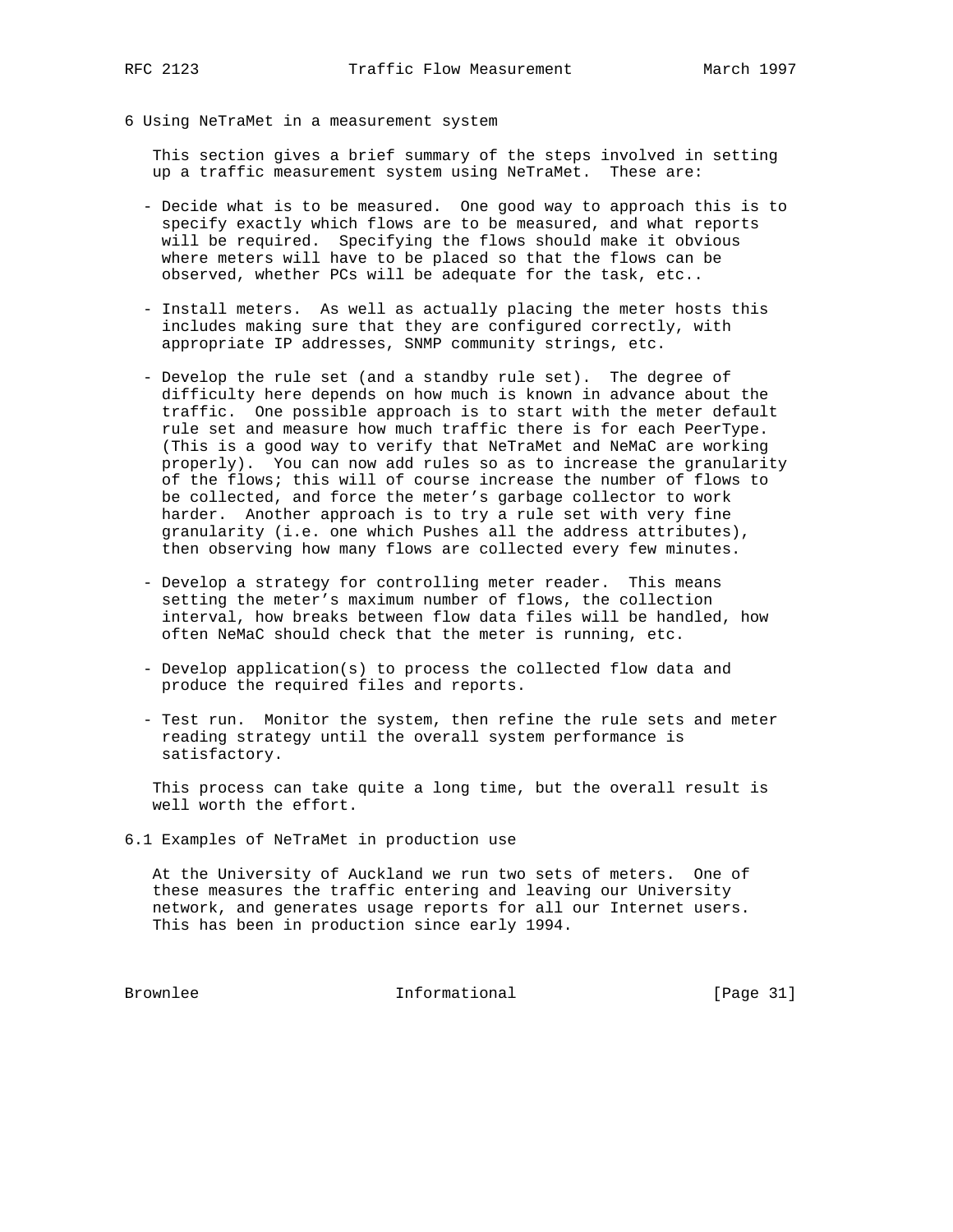The other set consists of meters which are distributed at Universities throughout New Zealand. They provide continuous traffic flow measurements at five-minute intervals for all the links making up the Universities' network (Kawaihiko); this system has been in production since January 1996, and has already proved very useful in planning the network's development.

 The Kawaihiko Network provides IP connectivity for the New Zealand Universities. They are linked via a Frame Relay cloud, using a partial mesh of permanent virtual circuits. There is a NeTraMet meter at each site, metering inward and outward traffic. All the meters are managed from Auckland, and they all run copies of the same rule set.

 The rule set has about 650 rules, most of which are in a single subroutine which classifies PeerAddresses into three categories - 'Kawaihiko network,' 'other New Zealand network' and 'non-New Zealand network.' Inside New Zealand IP addresses lie within six CIDR blocks, and there are about four hundred older networks which have addresses outside those blocks. The rules are arranged in groups by subnet size, i.e. all the /24 networks are tested first, then the /23 networks, etc, finishing with the /16 networks. This means that although there are about 600 networks, any PeerAddress can be classified with only nine tests.

 The Kawaihiko rule set classifies flows, using computed attributes to indicate the network 'kind' (Kawaihiko / New Zealand / international) for each flow's SourcePeerAddress and DestPeerAddress, and to indicate whether the flow is a 'network news' flow or not.

 Flow data is collected from all of the meters every five minutes, and is used to produce weekly reports, as follows:

- Traffic Plots. Plots of the 5-minute traffic rates for each site, showing international traffic in and out, news traffic in and out, and total traffic in and out of the site.
- Traffic Matrices. Two of these are produced, one for news traffic, the other for total traffic. They show the traffic rates from every site (including 'other New Zealand' and 'international') to every other site. The mean, third quartile and maximum are printed for every cell in the matrices.

Brownlee **Informational** [Page 32]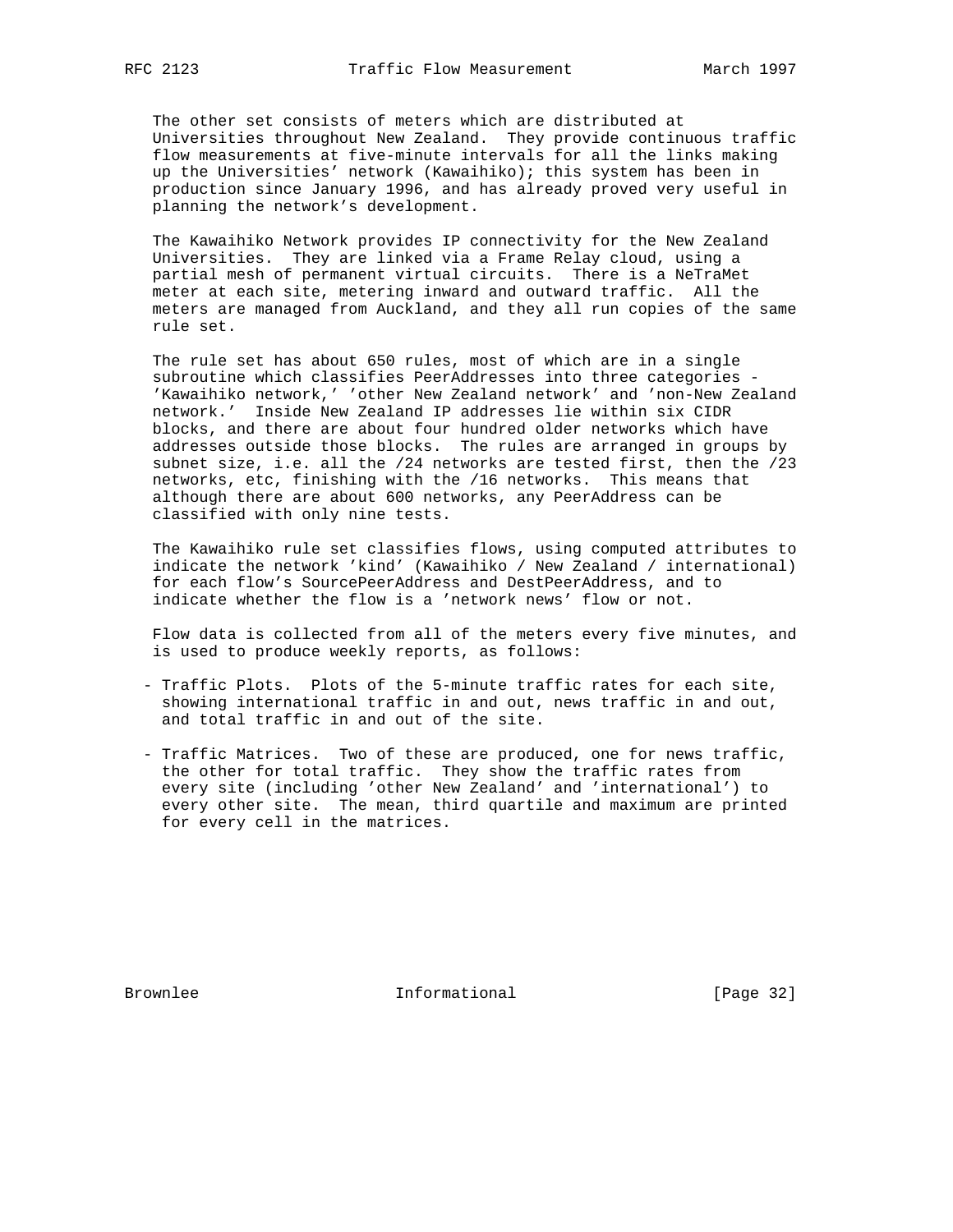#### 7 Acknowledgments

 This memo documents the implementation work on traffic flow measurement here at the University of Auckland. Many of my University colleagues have contributed significantly to this work, especially Russell Fulton (who developed the rules sets, Perl scripts and Cron jobs which produce our traffic usage reports automatically week after week) and John White (for his patient help in documenting the project).

# 8 References

 [1] Brownlee, N., Mills, C., and G. Ruth, "Traffic Flow Measurement: Architecture", RFC 2063, The University of Auckland, Bolt Beranek and Newman Inc., GTE Laboratories, Inc, January 1997.

 [2] Brownlee, N., "Traffic Flow Measurement: Meter MIB", RFC 2064, The University of Auckland, January 1997.

 [3] CRYNWR Packer Drivers distribution site: http://www.crynwr.com/

 [4] Case J., McCloghrie K., Rose M., and Waldbusser S., "Structure of Management Information for version 2 of the Simple Network Managemenet Protocol", RFC 1902, SNMP Research Inc., Hughes LAN Systems, Dover Beach Consulting, Carnegie Mellon University, April 1993.

[5] IBM Corporation, "IBM PC Technical Reference Manual," 1984.

 [6] Waterloo TCP distribution site: http://mvmpc9.ciw.uni-karlsruhe.de:80/d:/public/tcp\_ip/wattcp

 [7] CMU SNMP distribution site: ftp://lancaster.andrew.cmu.edu/pub/snmp-dist

 [8] libpcap distribution site: ftp://ftp.ee.lbl.gov/libpcap-\*.tar.gz

Brownlee **Informational** Informational [Page 33]